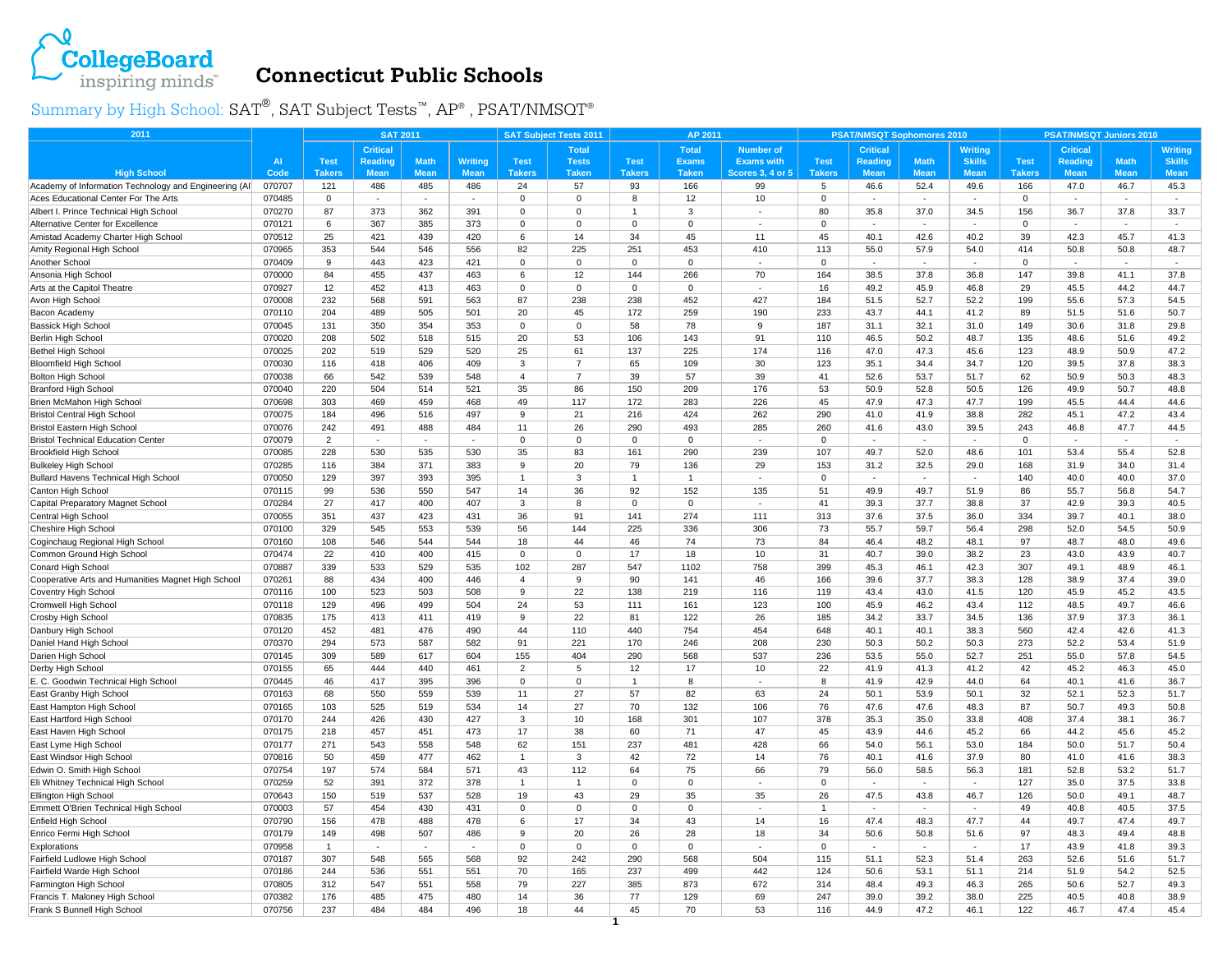| 2011                                                     |                  | <b>SAT 2011</b> |                |             | <b>SAT Subject Tests 2011</b><br>AP 2011 |                |                |               |              |                          | <b>PSAT/NMSQT Sophomores 2010</b> |                 |                          | <b>PSAT/NMSQT Juniors 2010</b> |               |                 |              |                |
|----------------------------------------------------------|------------------|-----------------|----------------|-------------|------------------------------------------|----------------|----------------|---------------|--------------|--------------------------|-----------------------------------|-----------------|--------------------------|--------------------------------|---------------|-----------------|--------------|----------------|
|                                                          |                  |                 | Critical       |             |                                          |                | <b>Total</b>   |               | <b>Total</b> | <b>Number of</b>         |                                   | <b>Critical</b> |                          | <b>Writing</b>                 |               | <b>Critical</b> |              | <b>Writing</b> |
|                                                          | <b>AI</b>        | <b>Test</b>     | <b>Reading</b> | <b>Math</b> | <b>Writing</b>                           | <b>Test</b>    | <b>Tests</b>   | <b>Test</b>   | <b>Exams</b> | <b>Exams with</b>        | <b>Test</b>                       | <b>Reading</b>  | <b>Math</b>              | <b>Skills</b>                  | <b>Test</b>   | <b>Reading</b>  | <b>Math</b>  | <b>Skills</b>  |
| <b>High School</b>                                       | Code             | Takers          | <b>Mean</b>    | <b>Mean</b> | <b>Mean</b>                              | <b>Takers</b>  | <b>Taken</b>   | <b>Takers</b> | <b>Taken</b> | <b>Scores 3, 4 or 5</b>  | <b>Takers</b>                     | <b>Mean</b>     | <b>Mean</b>              | <b>Mean</b>                    | <b>Takers</b> | <b>Mean</b>     | <b>Mean</b>  | <b>Mean</b>    |
| Glastonbury High School                                  | 070215           | 492             | 559            | 580         | 556                                      | 156            | 411            | 494           | 724          | 621                      | 336                               | 50.9            | 54.9                     | 51.1                           | 380           | 53.2            | 56.5         | 52.6           |
| Granby Memorial High School                              | 070217           | 178             | 546            | 546         | 537                                      | 40             | 100            | 182           | 321          | 243                      | 187                               | 48.3            | 50.1                     | 45.4                           | 180           | 52.0            | 53.3         | 49.8           |
| Grasso Southeastern Technical High School                | 070254           | 42              | 429            | 420         | 413                                      | $\Omega$       | $\mathbf 0$    | 25            | 34           | $\overline{4}$           | 65                                | 40.1            | 38.9                     | 37.1                           | 73            | 41.0            | 40.4         | 38.2           |
| Great Path Academy at Manchester Community College       | 070372           | 64              | 428            | 401         | 422                                      | $\mathbf{1}$   | $\overline{1}$ | 0             | $\mathbf 0$  | $\sim$                   | 72                                | 40.1            | 39.2                     | 38.3                           | 66            | 39.3            | 39.3         | 37.1           |
| Greater Hartford Academy Mathematics And Science         | 070276           | $\overline{1}$  |                |             |                                          | $\Omega$       | $\mathbf{0}$   | 30            | 62           | 43                       | 93                                | 50.3            | 51.9                     | 47.4                           | 27            | 50.6            | 53.6         | 47.0           |
| Greater Hartford Academy of the Arts                     | 070275           | 44              | 499            | 422         | 509                                      | $\mathbf{1}$   | 3              | 36            | 49           | 23                       | 87                                | 41.1            | 38.7                     | 39.0                           | 92            | 43.6            | 39.3         | 42.2           |
| Greater Hartford Classical Magnet School                 | 070306           | 84              | 456            | 420         | 448                                      | 13             | 29             | 21            | 21           | 3                        | 95                                | 42.6            | 41.1                     | 41.3                           | 86            | 41.8            | 40.4         | 41.0           |
| Greenwich High School                                    | 070240           | 392<br>112      | 562<br>487     | 581<br>501  | 578<br>504                               | 181<br>8       | 485<br>19      | 515<br>47     | 975<br>58    | 833<br>36                | 632<br>28                         | 47.5<br>49.8    | 49.5<br>51.3             | 45.6<br>50.3                   | 519<br>87     | 53.3<br>47.0    | 55.6<br>49.1 | 51.6           |
| Griswold High School                                     | 070325           | 247             | 546            |             |                                          | 57             | 142            | 194           | 370          | 287                      | 135                               | 51.1            | 52.7                     | 50.5                           | 210           | 52.1            | 52.2         | 46.0<br>51.5   |
| Guilford High School<br>H C Wilcox Technical High School | 070255<br>070385 | 101             | 430            | 552<br>423  | 552<br>427                               | $\mathbf 0$    | $\mathbf 0$    | 0             | $\mathbf 0$  | $\sim$                   | 11                                | 52.7            | 50.9                     | 47.3                           | 158           | 44.9            | 44.0         | 41.4           |
| H H. Ellis Technical School                              | 070133           | 34              | 467            | 463         | 437                                      | $\Omega$       | $\mathbf 0$    | 0             | $\mathbf 0$  | $\overline{\phantom{a}}$ | $\overline{7}$                    | 44.4            | 46.7                     | 41.4                           | 71            | 41.2            | 42.7         | 38.2           |
| Haddam-Killingworth High School                          | 070324           | 130             | 523            | 529         | 530                                      | 15             | 39             | 73            | 102          | 83                       | 158                               | 45.9            | 45.0                     | 42.8                           | 178           | 48.1            | 47.6         | 45.6           |
| Hall High School                                         | 070900           | 335             | 555            | 559         | 554                                      | 102            | 258            | 456           | 853          | 639                      | 361                               | 47.9            | 47.4                     | 44.7                           | 309           | 52.6            | 52.9         | 50.2           |
| Hamden High School                                       | 070260           | 424             | 477            | 474         | 476                                      | 71             | 186            | 276           | 474          | 250                      | 361                               | 41.6            | 41.3                     | 39.9                           | 278           | 46.6            | 46.3         | 44.9           |
| Hartford Culinary Arts Academy                           | 070307           | 33              | 358            | 332         | 355                                      | $\mathbf 0$    | $\mathbf 0$    | $\mathbf 0$   | $\mathbf 0$  | $\sim$                   | 35                                | 29.5            | 30.0                     | 28.9                           | 22            | 33.5            | 37.9         | 33.7           |
| Hartford Public High School Engineering and Green Tech   | 070311           | 55              | 385            | 382         | 372                                      | $\Omega$       | $\Omega$       | $\mathbf 0$   | $\Omega$     | $\sim$                   | 96                                | 30.5            | 32.0                     | 29.5                           | 46            | 33.9            | 35.4         | 32.7           |
| Hartford Public High School Nursing Academy              | 070271           | 60              | 359            | 353         | 369                                      | $\mathbf 0$    | $\mathbf 0$    | 47            | 71           | 0                        | 91                                | 30.9            | 31.6                     | 29.8                           | 75            | 32.7            | 35.8         | 33.3           |
| Henry Abbott Technical High School                       | 070123           | 63              | 430            | 436         | 426                                      | -1             | $\overline{2}$ |               | $\mathbf{1}$ | $\overline{\phantom{a}}$ | 44                                | 39.7            | 40.6                     | 36.8                           | 39            | 41.7            | 43.8         | 36.8           |
| High School in the Community                             | 070487           | 46              | 437            | 398         | 419                                      | $\overline{2}$ | $\overline{4}$ | 40            | 73           | $\overline{7}$           | 76                                | 33.1            | 32.9                     | 31.1                           | 67            | 34.8            | 36.0         | 33.6           |
| High School Inc: Insurance and Finance Academy           | 070308           | $\overline{1}$  | $\sim$         | $\sim$      | $\overline{\phantom{a}}$                 | $\Omega$       | $\mathbf 0$    | $\mathbf 0$   | $\mathbf 0$  | ÷,                       | 81                                | 31.5            | 34.3                     | 30.7                           | 32            | 32.8            | 31.8         | 32.5           |
| Hill Regional Career High School                         | 070488           | 153             | 431            | 419         | 443                                      | 16             | 42             | 120           | 207          | 70                       | 152                               | 37.9            | 37.7                     | 36.2                           | 143           | 40.1            | 41.5         | 38.1           |
| Housatonic Valley Regional High School                   | 070205           | 89              | 510            | 516         | 518                                      | $\overline{7}$ | 16             | 31            | 39           | 28                       | 14                                | 51.6            | 51.0                     | 48.7                           | 65            | 49.0            | 48.7         | 48.4           |
| Howell Cheney Technical High School                      | 070375           | 67              | 471            | 460         | 443                                      | $\Omega$       | $\mathbf 0$    | $\Omega$      | $\Omega$     | $\sim$                   | $\Omega$                          | $\sim$          | $\sim$                   | $\sim$                         | 90            | 44.4            | 42.9         | 41.9           |
| Hyde Leadership Magnet School                            | 070268           | 28              | 358            | 375         | 379                                      | $\mathbf 0$    | $\mathbf 0$    | 14            | 14           | $\mathbf 0$              | 50                                | 33.2            | 35.4                     | 32.3                           | 43            | 34.3            | 35.4         | 33.9           |
| James Hillhouse High School                              | 070495           | 161             | 368            | 358         | 375                                      | 3              | $\overline{7}$ | 95            | 180          | 18                       | 214                               | 32.4            | 33.5                     | 32.6                           | 156           | 33.7            | 34.8         | 33.1           |
| Joel Barlow High School                                  | 070638           | 187             | 547            | 555         | 563                                      | 51             | 126            | 190           | 329          | 285                      | 234                               | 50.4            | 49.9                     | 47.7                           | 229           | 54.4            | 53.3         | 51.5           |
| John F. Kennedy High School                              | 070840           | 195             | 432            | 423         | 434                                      | 20             | 48             | 140           | 245          | 85                       | 113                               | 42.7            | 40.9                     | 41.1                           | 120           | 41.0            | 42.4         | 41.1           |
| Jonathan Law High School                                 | 070423           | 165             | 484            | 482         | 492                                      | 10             | 24             | 127           | 198          | 123                      | 39                                | 48.1            | 50.3                     | 49.6                           | 102           | 48.6            | 47.3         | 47.6           |
| Joseph A. Foran High School                              | 070424           | 198             | 519            | 498         | 520                                      | 18             | 51             | 141           | 236          | 174                      | 97                                | 46.2            | 46.0                     | 47.1                           | 142           | 48.3            | 47.5         | 47.7           |
| Journalism and Media Academy                             | 070312           | $\mathbf 0$     | $\sim$         | $\sim$      | $\sim$                                   | $\Omega$       | $\mathbf 0$    | $\mathbf 0$   | $\mathbf 0$  | $\sim$                   | $\Omega$                          | $\sim$          | $\sim$                   | $\sim$                         | 59            | 33.6            | 34.8         | 31.3           |
| Killingly High School                                    | 070135           | 79              | 492            | 490         | 502                                      | 5              | 15             | 35            | 59           | 47                       | 171                               | 39.6            | 39.6                     | 39.1                           | 89            | 45.3            | 43.9         | 42.3           |
| Law & Government Academy at Hartford Public High Sch     | 070280           | 65              | 362            | 364         | 368                                      | $\overline{1}$ | $\overline{2}$ | 21            | 21           | $\mathbf{1}$             | 105                               | 32.9            | 34.2                     | 32.0                           | 69            | 34.2            | 33.7         | 33.2           |
| Ledyard High School                                      | 070342           | 138             | 521            | 519         | 512                                      | 19             | 44             | 72            | 95           | 89                       | 51                                | 49.1            | 50.8                     | 50.8                           | 84            | 48.3            | 48.3         | 48.7           |
| Lewis S. Mills High School                               | 070807           | 153             | 525            | 543         | 522                                      | 16             | 41             | 135           | 241          | 195                      | 100                               | 49.0            | 50.7                     | 48.5                           | 119           | 49.0            | 51.3         | 48.4           |
| Litchfield High School                                   | 070355           | 77              | 544            | 543         | 556                                      | 16             | 38             | 68            | 119          | 97                       | 43                                | 49.0            | 48.0                     | 49.0                           | 69            | 52.5            | 53.9         | 53.2           |
| Lyman Hall High School                                   | 070815           | 189             | 501            | 504         | 499                                      | 11<br>9        | 22             | 104           | 181          | 141                      | 277                               | 42.1            | 42.8                     | 39.7                           | 263           | 45.2            | 46.8         | 43.4           |
| Lyman Memorial High School                               | 070340           | 115             | 516<br>551     | 491         | 503<br>556                               |                | 23<br>95       | 54            | 102          | 61<br>123                | 15<br>62                          | 53.5            | 51.9                     | 50.5<br>48.7                   | 80<br>91      | 48.5<br>51.1    | 48.7         | 46.7<br>47.6   |
| Lyme-Old Lyme High School<br>Manchester High School      | 070600<br>070380 | 108<br>278      | 480            | 536<br>472  | 478                                      | 41<br>20       | 49             | 100<br>186    | 170<br>282   | 190                      | 365                               | 50.4<br>39.3    | 48.7<br>39.1             | 37.6                           | 329           | 43.1            | 51.9<br>42.5 | 41.1           |
| Mark T. Sheehan High School                              | 070813           | 196             | 501            | 505         | 523                                      | 5              | 10             | 78            | 105          | 92                       | 221                               | 45.3            | 44.4                     | 43.4                           | 221           | 46.1            | 45.1         | 44.8           |
| Masuk High School                                        | 070753           | 336             | 527            | 535         | 537                                      | 61             | 153            | 222           | 366          | 308                      | 274                               | 45.7            | 46.0                     | 43.2                           | 311           | 48.9            | 51.9         | 46.8           |
| Metropolitan Business Academy                            | 070503           | 27              | 409            | 395         | 373                                      | $\overline{1}$ | 3              | 18            | 19           | $\overline{2}$           | 88                                | 35.7            | 36.0                     | 33.2                           | 40            | 34.7            | 37.1         | 34.0           |
| Metropolitan Learning Center Magnet School               | 070034           | 84              | 494            | 493         | 500                                      | 17             | 33             | 74            | 134          | 66                       | 91                                | 41.0            | 39.9                     | 37.6                           | 67            | 43.2            | 43.8         | 41.3           |
| Middletown High School                                   | 070400           | 208             | 478            | 480         | 484                                      | 22             | 52             | 132           | 236          | 139                      | $\overline{1}$                    | $\sim$          | $\sim$                   | ×.                             | 248           | 44.6            | 43.6         | 42.5           |
| Montville High School                                    | 070599           | 129             | 492            | 483         | 496                                      | 8              | 21             | 66            | 87           | 35                       | $\mathbf{1}$                      | $\sim$          | $\overline{\phantom{a}}$ | $\blacksquare$                 | 183           | 43.2            | 43.4         | 41.0           |
| Nathan Hale-Ray High School                              | 070430           | 72              | 531            | 519         | 534                                      | 11             | 27             | 44            | 63           | 43                       | 89                                | 46.2            | 45.0                     | 45.0                           | 90            | 48.5            | 47.3         | 46.7           |
| Naugatuck High School                                    | 070440           | 201             | 476            | 474         | 479                                      | 12             | 34             | 182           | 285          | 160                      | 31                                | 43.9            | 44.5                     | 43.4                           | 105           | 46.9            | 45.0         | 46.3           |
| New Britain High School                                  | 070455           | 233             | 429            | 440         | 440                                      | 21             | 54             | 256           | 471          | 175                      | 272                               | 36.3            | 37.7                     | 35.7                           | 191           | 40.9            | 41.2         | 39.2           |
| New Canaan High School                                   | 070465           | 291             | 589            | 608         | 597                                      | 152            | 447            | 276           | 551          | 512                      | 76                                | 54.0            | 56.0                     | 54.2                           | 308           | 55.5            | 56.9         | 55.5           |
| New Fairfield High School                                | 070476           | 202             | 520            | 522         | 523                                      | 28             | 70             | 231           | 428          | 230                      | 167                               | 47.1            | 47.9                     | 47.0                           | 186           | 52.6            | 52.3         | 53.0           |
| New Haven Academy                                        | 070281           | 48              | 412            | 402         | 410                                      | 5              | 11             | 15            | 19           | 5                        | 69                                | 35.4            | 35.6                     | 33.9                           | 35            | 40.8            | 39.2         | 39.3           |
| New London High School                                   | 070530           | 136             | 419            | 408         | 401                                      | 5              | 13             | 107           | 152          | 36                       | 161                               | 36.4            | 36.2                     | 34.4                           | 138           | 38.9            | 38.5         | 36.3           |
| New Milford High School                                  | 070545           | 314             | 514            | 538         | 516                                      | 39             | 113            | 152           | 243          | 188                      | 160                               | 46.6            | 47.1                     | 46.8                           | 249           | 49.2            | 51.8         | 49.5           |
| Newington High School                                    | 070525           | 299             | 497            | 519         | 509                                      | 22             | 56             | 203           | 353          | 245                      | 317                               | 42.4            | 43.5                     | 41.0                           | 281           | 46.5            | 48.0         | 44.9           |
| Newtown High School                                      | 070550           | 373             | 534            | 541         | 541                                      | 46             | 127            | 334           | 630          | 536                      | 238                               | 49.2            | 50.3                     | 49.0                           | 247           | 52.0            | 53.6         | 51.4           |
| Nonnewaug High School                                    | 070970           | 172             | 517            | 514         | 519                                      | 22             | 59             | 131           | 243          | 210                      | 79                                | 49.7            | 47.5                     | 50.0                           | 110           | 50.6            | 50.7         | 49.3           |
| North Branford High School                               | 070563           | 151             | 487            | 498         | 497                                      | 13             | 32             | 87            | 114          | 91                       | 156                               | 42.8            | 43.6                     | 41.4                           | 149           | 47.3            | 48.2         | 45.3           |
| North Haven High School                                  | 070570           | 239             | 493            | 492         | 501                                      | 22             | 57             | 154           | 260          | 191                      | 23                                | 52.1            | 53.2                     | 49.3                           | 263           | 47.5            | 48.4         | 45.7           |
| Northwestern Regional High School                        | 070962           | 145             | 517            | 528         | 512                                      | 15             | 42             | 70            | 119          | 108                      | 26                                | 53.0            | 55.6                     | 50.5                           | 77            | 51.4            | 54.1         | 51.0           |
| Norwalk High School                                      | 070580           | 253             | 475            | 466         | 488                                      | 44             | 104            | 214           | 352          | 207                      | 113                               | 46.8            | 45.2                     | 47.0                           | 160           | 46.4            | 47.9         | 47.5           |
| Norwich Free Academy                                     | 070590           | 355             | 513            | 513         | 503                                      | 36             | 84             | 240           | 394          | 307                      | 490                               | 42.6            | 41.7                     | 40.6                           | 538           | 46.5            | 45.6         | 44.5           |
| Norwich Technical High School                            | 070595           | 32              | 447            | 444         | 443                                      | $\mathbf 0$    | $\mathsf 0$    | $\mathbf 0$   | $\mathsf 0$  | $\sim$                   | 15                                | 39.5            | 39.4                     | 37.3                           | 30            | 46.4            | 46.5         | 43.0           |
| Old Saybrook High School                                 | 070605           | 111             | 545            | 551         | 561                                      | 29             | 64             | 132           | 234          | 172                      | 127                               | 45.7            | 46.8                     | 43.9                           | 140           | 49.8            | 50.3         | 47.2           |
| Oliver Wolcott Technical High School                     | 070793           | 92              | 466            | 450         | 454                                      | $\overline{1}$ | 2              | 16            | 16           | $\overline{4}$           | 22                                | 44.3            | 47.0                     | 44.0                           | 80            | 44.7            | 44.7         | 41.1           |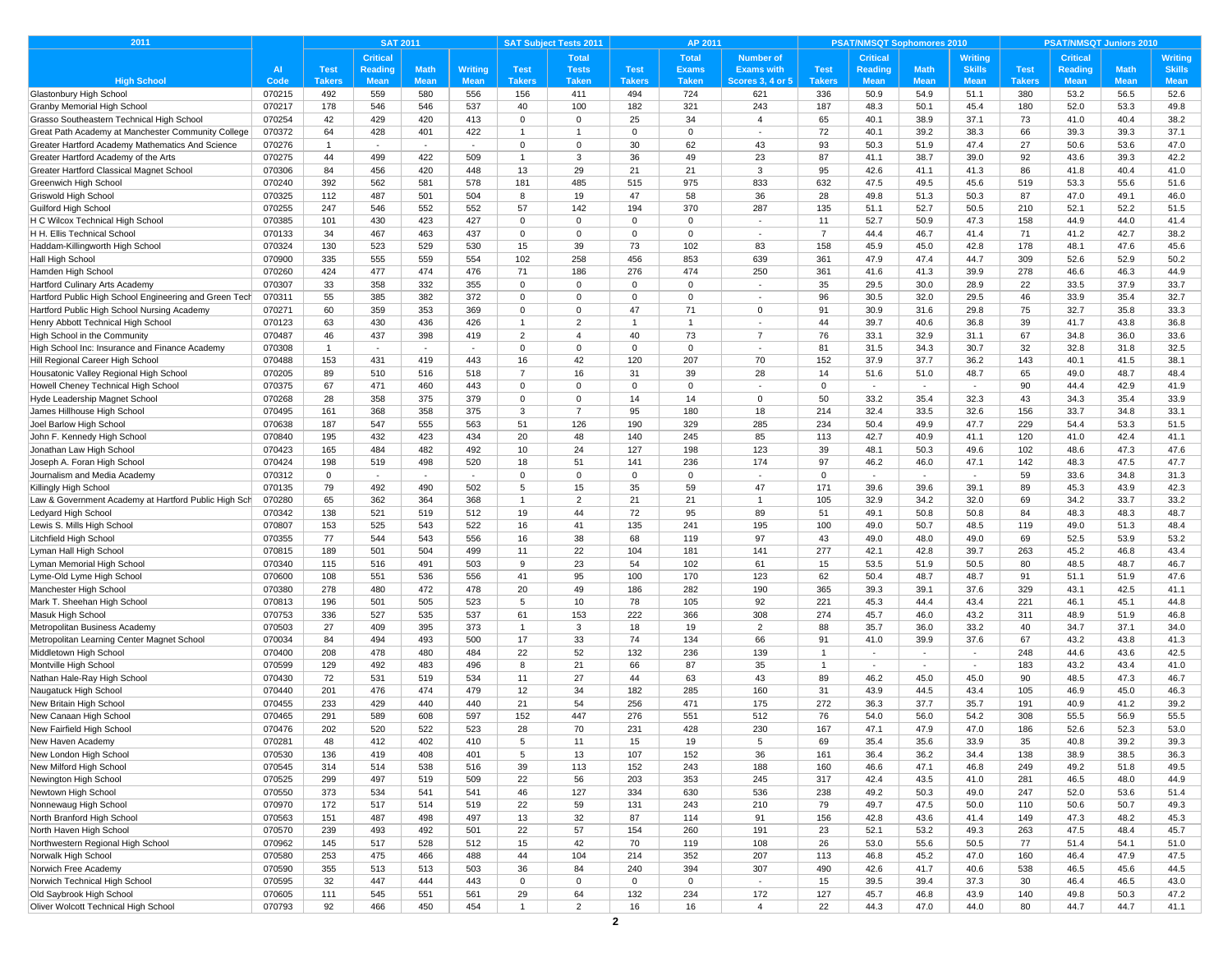| <b>Critical</b><br><b>Total</b><br><b>Total</b><br><b>Number of</b><br><b>Critical</b><br><b>Writing</b><br><b>Critical</b><br><b>Writing</b><br><b>Test</b><br><b>Math</b><br><b>Math</b><br><b>Test</b><br><b>Reading</b><br><b>Math</b><br>Writing<br><b>Test</b><br><b>Tests</b><br><b>Exams</b><br><b>Exams with</b><br><b>Test</b><br>Reading<br><b>Skills</b><br><b>Test</b><br><b>Reading</b><br><b>Skills</b><br>$\overline{A}$<br><b>High School</b><br><b>Takers</b><br><b>Mean</b><br><b>Mean</b><br><b>Taken</b><br><b>Mean</b><br><b>Takers</b><br><b>Mean</b><br><b>Takers</b><br><b>Takers</b><br><b>Taken</b><br><b>Takers</b><br><b>Mean</b><br><b>Mean</b><br><b>Mean</b><br><b>Mean</b><br><b>Mean</b><br>Code<br><b>Scores 3, 4 or 5</b><br><b>OPPortunity High School</b><br>070309<br>3<br>$\mathbf 0$<br>$\mathbf 0$<br>$\mathbf 0$<br>$\mathbf 0$<br>$\mathbf 0$<br>0<br>$\sim$<br>$\sim$<br>$\sim$<br>$\sim$<br>$\sim$<br>$\sim$<br>$\sim$<br>$\sim$<br>$\sim$<br>5<br>14<br>58<br>79<br>Orville H Platt High School<br>070388<br>141<br>457<br>448<br>454<br>34<br>206<br>37.6<br>38.3<br>36.0<br>202<br>40.5<br>39.0<br>40.0<br>070929<br>129<br>499<br>497<br>514<br>19<br>83<br>143<br>103<br>39<br>53.6<br>51.5<br>52.6<br>114<br>48.8<br>48.4<br>47.7<br>Oxford High School<br>8<br>070093<br>22<br>$\mathbf 0$<br>25<br>46<br>18<br>37<br>40.6<br>38.3<br>35<br>536<br>495<br>523<br>$\mathbf 0$<br>40.6<br>41.1<br>41.0<br>39.5<br>Parish Hill High/Middle Schoo<br>80<br>3<br>22<br>30<br>69<br>070304<br>401<br>388<br>411<br>$\overline{1}$<br>8<br>34.6<br>36.0<br>34.1<br>76<br>38.3<br>38.5<br>37.0<br>Pathways to Technology Magnet School<br>67<br>54<br>17<br>45<br>070090<br>119<br>496<br>487<br>500<br>3<br>$\overline{7}$<br>110<br>43.9<br>45.2<br>39.4<br>44.9<br>47.5<br>46.0<br>$\overline{7}$<br>22<br>238<br>070610<br>149<br>482<br>487<br>489<br>129<br>124<br>164<br>41.0<br>41.6<br>40.4<br>75<br>46.9<br>47.7<br>45.9<br>87<br>070426<br>449<br>446<br>434<br>$\mathbf 0$<br>$\mathbf 0$<br>$\overline{1}$<br>$\overline{1}$<br>$\mathbf{1}$<br>162<br>43.3<br>43.3<br>39.7<br>$\sim$<br>×.<br>$\mathbf{r}$<br>$\mathbf 0$<br>$\mathbf 0$<br>2<br>070513<br>$\mathbf 0$<br>$\mathbf 0$<br>$\mathbf 0$<br>$\overline{1}$<br>$\overline{\phantom{a}}$<br>$\overline{\phantom{a}}$<br>$\overline{\phantom{a}}$<br>$\sim$<br>$\overline{\phantom{a}}$<br>$\sim$<br>070685<br>336<br>537<br>547<br>547<br>51<br>132<br>218<br>407<br>369<br>85<br>50.7<br>53.0<br>50.3<br>229<br>52.4<br>54.3<br>51.8<br>Pomperaug High School<br>32<br>Portland High School<br>070620<br>59<br>507<br>509<br>$\overline{2}$<br>5<br>9<br>9<br>51.4<br>53.8<br>50.5<br>59<br>50.4<br>54.5<br>49.1<br>515<br>6<br>22<br>070182<br>$\Omega$<br>$\overline{0}$<br>$\overline{7}$<br>$\overline{7}$<br>$\Omega$<br>34.0<br>36.8<br>32.7<br>15<br>37.8<br>37.9<br>38.4<br>Public Safety Academy<br>0<br>$\sim$<br>$\sim$<br>$\sim$<br>3<br>52<br>91<br>36<br>78<br>37.6<br>37.7<br>39.2<br>070630<br>35<br>480<br>476<br>481<br>35.6<br>56<br>43.4<br>42.1<br>Putnam High School<br>$\mathbf{1}$<br>Quinebaug Valley Middle College High School<br>070136<br>11<br>465<br>435<br>444<br>3<br>29<br>37.8<br>35.9<br>33.8<br>$\mathbf 0$<br>$^{\circ}$<br>$\Omega$<br>$\Omega$<br>$\sim$<br>$\sim$<br>$\blacksquare$<br>070323<br>204<br>532<br>530<br>528<br>14<br>34<br>108<br>150<br>142<br>105<br>50.2<br>51.7<br>50.5<br>186<br>52.4<br>54.4<br>52.7<br>Rham High School<br>423<br>430<br>942<br>070640<br>405<br>570<br>580<br>580<br>166<br>872<br>248<br>52.8<br>53.5<br>52.2<br>338<br>54.3<br>55.1<br>53.9<br>070514<br>10<br>332<br>314<br>325<br>$\mathbf 0$<br>$\mathbf 0$<br>$\mathbf 0$<br>18<br>27.5<br>27.9<br>28.3<br>14<br>26.6<br>28.1<br>27.1<br>0<br>$\sim$<br>76<br>179<br>147<br>47.3<br>070435<br>226<br>497<br>504<br>487<br>32<br>295<br>66<br>48.0<br>47.8<br>111<br>50.1<br>50.4<br>51.7<br>52<br>070645<br>182<br>493<br>485<br>510<br>3<br>8<br>61<br>78<br>63<br>45.7<br>44.8<br>46.1<br>135<br>46.4<br>45.3<br>46.0<br>97<br>64<br>070648<br>144<br>495<br>527<br>500<br>12<br>30<br>68<br>70<br>46.5<br>50.1<br>47.8<br>108<br>47.4<br>49.0<br>47.5<br>070660<br>136<br>484<br>480<br>11<br>102<br>135<br>86<br>45<br>44.7<br>46.9<br>46.0<br>68<br>46.0<br>45.4<br>46.0<br>491<br>$\overline{4}$<br>228<br>375<br>42.2<br>070665<br>300<br>494<br>500<br>35<br>89<br>253<br>345<br>44.4<br>41.0<br>243<br>49.0<br>50.1<br>46.5<br>510<br>22<br>24<br>32<br>20<br>47.7<br>070830<br>71<br>534<br>532<br>8<br>48<br>51.3<br>51.4<br>40<br>51.5<br>52.0<br>49.1<br>Shepaug Valley High School<br>510<br>070675<br>323<br>559<br>572<br>570<br>71<br>188<br>450<br>878<br>694<br>113<br>55.4<br>57.2<br>55.1<br>318<br>54.4<br>55.3<br>53.8<br>Simsbury High School<br>9<br>23<br>65<br>87<br>42<br>50<br>49.4<br>50.6<br>49.3<br>65<br>Somers High School<br>070683<br>112<br>532<br>546<br>531<br>50.2<br>51.3<br>49.0<br>71<br>070516<br>51<br>452<br>431<br>442<br>$\overline{7}$<br>17<br>18<br>21<br>5<br>38.4<br>37.9<br>37.6<br>76<br>45.3<br>43.6<br>41.8<br>Sound School<br>527<br>103<br>243<br>408<br>346<br>2<br>070700<br>346<br>529<br>544<br>39<br>346<br>50.1<br>51.4<br>47.8<br>South Windsor High School<br>$\sim$<br>$\sim$<br>$\overline{\phantom{a}}$<br>070690<br>418<br>510<br>518<br>510<br>32<br>79<br>183<br>316<br>255<br>176<br>47.3<br>49.1<br>48.1<br>277<br>48.5<br>50.6<br>49.3<br>Southington High School<br>427<br>428<br>19<br>51<br>45<br>47<br>20<br>92<br>97<br>38.5<br>070291<br>96<br>401<br>36.1<br>39.6<br>34.6<br>40.2<br>41.5<br>5<br>28<br>31<br>123<br>44.5<br>070705<br>84<br>522<br>523<br>520<br>3<br>21<br>61<br>49.0<br>48.1<br>47.5<br>46.6<br>42.2<br>379<br>335<br>16<br>28.1<br>23<br>29.9<br>070746<br>15<br>325<br>$\mathbf 0$<br>$\mathbf 0$<br>$\mathbf 0$<br>$\mathbf 0$<br>26.3<br>29.4<br>31.6<br>29.1<br>$\sim$<br>57<br>130<br>223<br>433<br>070750<br>290<br>470<br>485<br>478<br>281<br>411<br>39.9<br>38.7<br>287<br>41.9<br>43.1<br>41.2<br>39.6<br>445<br>476<br>977<br>366<br>070920<br>406<br>581<br>599<br>595<br>189<br>886<br>$\mathbf{1}$<br>55.0<br>55.4<br>54.9<br>$\sim$<br>$\overline{a}$<br>$\sim$<br>239<br>32<br>070607<br>170<br>520<br>517<br>524<br>29<br>66<br>138<br>166<br>51.8<br>54.4<br>50.7<br>176<br>47.1<br>47.7<br>44.7<br>070755<br>144<br>442<br>451<br>445<br>6<br>17<br>40<br>64<br>35<br>25<br>50.7<br>53.5<br>49.0<br>117<br>46.0<br>47.7<br>44.4<br><b>Stratford High School</b><br>78<br>070760<br>170<br>534<br>550<br>531<br>29<br>68<br>175<br>393<br>287<br>50.2<br>53.1<br>48.9<br>191<br>48.3<br>50.8<br>45.5<br>Suffield High School<br>26<br>29<br>46<br>070770<br>85<br>493<br>486<br>492<br>10<br>31<br>40<br>45.8<br>46.8<br>44.1<br>51<br>48.8<br>49.8<br>48.2<br>Terryville High School<br>372<br>$\mathbf 0$<br>$\mathbf 0$<br>30<br>35.8<br>35.9<br>070031<br>10<br>386<br>418<br>$\mathbf 0$<br>$\mathbf 0$<br>33.9<br>16<br>38.5<br>37.6<br>36.7<br>The Big Picture High School<br>$\sim$<br>070048<br>26<br>395<br>397<br>393<br>$\overline{2}$<br>$\overline{2}$<br>48<br>36.1<br>38.0<br>33.5<br>32<br>39.8<br>42.0<br>36.8<br>The Bridge Academy<br>$\overline{4}$<br>$\mathbf{1}$<br>070169<br>32<br>519<br>510<br>518<br>6<br>15<br>$\mathbf 0$<br>$\mathbf 0$<br>38<br>49.0<br>47.7<br>46.0<br>34<br>51.9<br>49.7<br>46.9<br>51<br>12<br>58<br>76<br>070960<br>480<br>465<br>495<br>6<br>98<br>53<br>40.0<br>39.3<br>38.5<br>81<br>46.1<br>46.4<br>44.0<br>070105<br>101<br>529<br>512<br>540<br>37<br>36<br>44<br>35<br>35<br>47.9<br>49.2<br>47.1<br>67<br>50.5<br>50.8<br>49.7<br>14<br>43<br>54<br>32<br>42.8<br>070775<br>70<br>476<br>473<br>483<br>8<br>75<br>44.1<br>44.9<br>64<br>46.0<br>44.8<br>43.2<br>16<br>193<br>73<br>070792<br>539<br>560<br>549<br>18<br>44<br>87<br>82<br>$\overline{7}$<br>43.7<br>51.0<br>47.7<br>155<br>50.6<br>53.5<br>50.8<br>87<br>94<br>221<br>070795<br>171<br>512<br>518<br>512<br>21<br>54<br>153<br>40.5<br>40.8<br>38.6<br>103<br>49.0<br>47.8<br>45.6<br>070361<br>$\mathbf 0$<br>$\Omega$<br>$\mathbf 0$<br><b>Touchstone School</b><br>$\overline{1}$<br>$\mathbf 0$<br>$\Omega$<br>$\Omega$<br>$\overline{\phantom{a}}$<br>$\sim$<br>$\sim$<br>$\sim$<br>$\sim$<br>$\sim$<br>$\sim$<br>٠<br>$\sim$<br>$\sim$<br>070565<br>53<br>495<br>496<br>506<br>$\mathbf 0$<br>$\mathbf 0$<br>16<br>18<br>$\overline{4}$<br>14<br>45.5<br>47.7<br>44.4<br>51<br>48.4<br>46.3<br>46.1<br>Tourtellotte Memorial High School<br>217<br>212<br>416<br>373<br>198<br>070800<br>448<br>532<br>545<br>539<br>87<br>48.3<br>49.4<br>48.2<br>244<br>52.6<br>53.7<br>52.4<br><b>Trumbull High School</b><br>070326<br>69<br>488<br>484<br>472<br>11<br>27<br>32<br>34<br>19<br>110<br>41.6<br>42.3<br>37.4<br>90<br>42.6<br>43.1<br>41.0<br>University High School of Science and Engineering<br>97<br>52.5<br>070150<br>118<br>545<br>531<br>544<br>23<br>54<br>106<br>164<br>40<br>54.1<br>55.5<br>72<br>53.3<br>53.4<br>51.7<br>070405<br>55<br>452<br>433<br>428<br>$\overline{2}$<br>5<br>$\,0\,$<br>$\mathbf 0$<br>27<br>43.6<br>45.4<br>42.3<br>84<br>41.5<br>42.4<br>37.8<br>$\sim$<br>070360<br>72<br>494<br>498<br>6<br>19<br>59<br>101<br>63<br>53<br>47.4<br>48.5<br>44.8<br>45<br>48.2<br>51.4<br>46.6<br>515<br>37<br>42.8<br>070855<br>60<br>434<br>428<br>433<br>$\mathbf{3}$<br>8<br>$\mathsf 0$<br>44.4<br>39.7<br>123<br>42.6<br>43.6<br>39.6<br>$\mathbf 0$<br>$\sim$<br>377<br>102<br>125<br>070070<br>134<br>376<br>373<br>$\mathbf{1}$<br>$\overline{2}$<br>10<br>180<br>30.4<br>31.0<br>30.1<br>214<br>32.4<br>33.2<br>32.4<br>471<br>477<br>10<br>23<br>59<br>79<br>35<br>111<br>43.5<br>070867<br>98<br>428<br>110<br>37.2<br>36.0<br>37.1<br>41.2<br>43.3<br>274<br>36<br>070873<br>198<br>521<br>516<br>511<br>28<br>67<br>137<br>213<br>52.4<br>52.8<br>50.9<br>143<br>51.6<br>51.0<br>50.0<br>128<br>189<br>481<br>483<br>495<br>8<br>24<br>190<br>320<br>245<br>43.0<br>42.1<br>41.3<br>204<br>44.7<br>44.7<br>43.3<br>Watertown High School<br>070882<br>Weaver High School<br>070310<br>76<br>371<br>363<br>370<br>$\overline{2}$<br>$\overline{4}$<br>12<br>12<br>$\mathbf{3}$<br>$\mathsf 0$<br>$\mathsf 0$<br>$\sim$<br>$\sim$<br>$\sim$<br>$\sim$<br>$\sim$<br>$\sim$<br>35<br>41<br>61<br>31<br>327<br>257<br>West Haven High School<br>070910<br>232<br>459<br>456<br>457<br>17<br>37.4<br>35.3<br>40.1<br>38.0<br>37.6<br>41.0<br>Westbrook High School<br>070883<br>63<br>532<br>521<br>537<br>$\overline{7}$<br>16<br>5<br>5<br>$\mathbf{3}$<br>23<br>50.2<br>51.6<br>51.0<br>48<br>48.4<br>48.5<br>47.7<br>Westhill High School<br>356<br>489<br>93<br>241<br>494<br>1074<br>709<br>436<br>40.5<br>39.2<br>476<br>43.7<br>42.4<br>070751<br>499<br>501<br>40.8<br>44.6<br>75<br>174<br>215<br>467<br>423<br>126<br>53.5<br>52.2<br>149<br>56.1<br>56.2<br>Weston High School<br>070913<br>166<br>575<br>598<br>594<br>52.4<br>56.3<br>070925<br>231<br>507<br>521<br>510<br>21<br>46<br>108<br>180<br>152<br>245<br>43.4<br>43.4<br>42.0<br>263<br>46.7<br>47.4<br>44.7<br>070575<br>493<br>$\overline{7}$<br>32<br>35<br>52<br>43.0<br>42.8<br>42.4<br>49<br>47.5<br>47.1<br>45.7<br>43<br>500<br>511<br>$\overline{4}$<br>51<br>070520<br>200<br>413<br>409<br>417<br>25<br>67<br>174<br>361<br>152<br>189<br>37.9<br>37.9<br>36.1<br>259<br>36.8<br>39.0<br>36.1 | 2011                                                |  | <b>SAT 2011</b> |  | <b>SAT Subject Tests 2011</b> | AP 2011 |  | <b>PSAT/NMSQT Sophomores 2010</b> |  | <b>PSAT/NMSQT Juniors 2010</b> |  |
|-------------------------------------------------------------------------------------------------------------------------------------------------------------------------------------------------------------------------------------------------------------------------------------------------------------------------------------------------------------------------------------------------------------------------------------------------------------------------------------------------------------------------------------------------------------------------------------------------------------------------------------------------------------------------------------------------------------------------------------------------------------------------------------------------------------------------------------------------------------------------------------------------------------------------------------------------------------------------------------------------------------------------------------------------------------------------------------------------------------------------------------------------------------------------------------------------------------------------------------------------------------------------------------------------------------------------------------------------------------------------------------------------------------------------------------------------------------------------------------------------------------------------------------------------------------------------------------------------------------------------------------------------------------------------------------------------------------------------------------------------------------------------------------------------------------------------------------------------------------------------------------------------------------------------------------------------------------------------------------------------------------------------------------------------------------------------------------------------------------------------------------------------------------------------------------------------------------------------------------------------------------------------------------------------------------------------------------------------------------------------------------------------------------------------------------------------------------------------------------------------------------------------------------------------------------------------------------------------------------------------------------------------------------------------------------------------------------------------------------------------------------------------------------------------------------------------------------------------------------------------------------------------------------------------------------------------------------------------------------------------------------------------------------------------------------------------------------------------------------------------------------------------------------------------------------------------------------------------------------------------------------------------------------------------------------------------------------------------------------------------------------------------------------------------------------------------------------------------------------------------------------------------------------------------------------------------------------------------------------------------------------------------------------------------------------------------------------------------------------------------------------------------------------------------------------------------------------------------------------------------------------------------------------------------------------------------------------------------------------------------------------------------------------------------------------------------------------------------------------------------------------------------------------------------------------------------------------------------------------------------------------------------------------------------------------------------------------------------------------------------------------------------------------------------------------------------------------------------------------------------------------------------------------------------------------------------------------------------------------------------------------------------------------------------------------------------------------------------------------------------------------------------------------------------------------------------------------------------------------------------------------------------------------------------------------------------------------------------------------------------------------------------------------------------------------------------------------------------------------------------------------------------------------------------------------------------------------------------------------------------------------------------------------------------------------------------------------------------------------------------------------------------------------------------------------------------------------------------------------------------------------------------------------------------------------------------------------------------------------------------------------------------------------------------------------------------------------------------------------------------------------------------------------------------------------------------------------------------------------------------------------------------------------------------------------------------------------------------------------------------------------------------------------------------------------------------------------------------------------------------------------------------------------------------------------------------------------------------------------------------------------------------------------------------------------------------------------------------------------------------------------------------------------------------------------------------------------------------------------------------------------------------------------------------------------------------------------------------------------------------------------------------------------------------------------------------------------------------------------------------------------------------------------------------------------------------------------------------------------------------------------------------------------------------------------------------------------------------------------------------------------------------------------------------------------------------------------------------------------------------------------------------------------------------------------------------------------------------------------------------------------------------------------------------------------------------------------------------------------------------------------------------------------------------------------------------------------------------------------------------------------------------------------------------------------------------------------------------------------------------------------------------------------------------------------------------------------------------------------------------------------------------------------------------------------------------------------------------------------------------------------------------------------------------------------------------------------------------------------------------------------------------------------------------------------------------------------------------------------------------------------------------------------------------------------------------------------------------------------------------------------------------------------------------------------------------------------------------------------------------------------------------------------------------------------------------------------------------------------------------------------------------------------------------------------------------------------------------------------------------------------------------------------------------------------------------------------------------------------------------------------------------------------------------------------------------------------------------------------------------------------------------------------------------------------------------------------------------------------------------------------------------------------------------------------------------------------------------------------------------------------------------------------------------------------------------------------------------------------------------------------------------------------------------------------------------------------------------------------------------------------------------------------------------------------------------------------------------------------------------------------------------------------------------------------------------------------------------------------------------------------------------------------------------------------------------------------------------------------------------------------------------------------------------------------------------------------------------------------------------------------------------------------------------------------------------------------------------------------------------------------------------------------------------------------------------------------------------------------------------------------------------------------------------------------------------------------------------------------------------------------------------------------------------------------------------------------------------------------------------------------------------------------------------------------------------------------------------------------------------------------------------------------------------------------------------------------------------------------------------------------------------------------------------------------------------------------------------------------------------------------------------------------------------------------------------------------------------------------------------------------------------------------------------------------------------------------------------------------------------------------------------------------------------------------------------------------------------------------------------------------------------------------------------------------------------------------------------------------------------------------------------------------------------------------------------------------------------------------------------------------------------------------------------------------------|-----------------------------------------------------|--|-----------------|--|-------------------------------|---------|--|-----------------------------------|--|--------------------------------|--|
|                                                                                                                                                                                                                                                                                                                                                                                                                                                                                                                                                                                                                                                                                                                                                                                                                                                                                                                                                                                                                                                                                                                                                                                                                                                                                                                                                                                                                                                                                                                                                                                                                                                                                                                                                                                                                                                                                                                                                                                                                                                                                                                                                                                                                                                                                                                                                                                                                                                                                                                                                                                                                                                                                                                                                                                                                                                                                                                                                                                                                                                                                                                                                                                                                                                                                                                                                                                                                                                                                                                                                                                                                                                                                                                                                                                                                                                                                                                                                                                                                                                                                                                                                                                                                                                                                                                                                                                                                                                                                                                                                                                                                                                                                                                                                                                                                                                                                                                                                                                                                                                                                                                                                                                                                                                                                                                                                                                                                                                                                                                                                                                                                                                                                                                                                                                                                                                                                                                                                                                                                                                                                                                                                                                                                                                                                                                                                                                                                                                                                                                                                                                                                                                                                                                                                                                                                                                                                                                                                                                                                                                                                                                                                                                                                                                                                                                                                                                                                                                                                                                                                                                                                                                                                                                                                                                                                                                                                                                                                                                                                                                                                                                                                                                                                                                                                                                                                                                                                                                                                                                                                                                                                                                                                                                                                                                                                                                                                                                                                                                                                                                                                                                                                                                                                                                                                                                                                                                                                                                                                                                                                                                                                                                                                                                                                                                                                                                                                                                                                                                                                                                                                                                                                                                                                                                                                                                                                                                                                                                                                                                                                                                                                                                                                                                                                                                                                                                                                                                                                                                                                                                                                                                                                                                                                                                                                                                                                                                                                                           |                                                     |  |                 |  |                               |         |  |                                   |  |                                |  |
|                                                                                                                                                                                                                                                                                                                                                                                                                                                                                                                                                                                                                                                                                                                                                                                                                                                                                                                                                                                                                                                                                                                                                                                                                                                                                                                                                                                                                                                                                                                                                                                                                                                                                                                                                                                                                                                                                                                                                                                                                                                                                                                                                                                                                                                                                                                                                                                                                                                                                                                                                                                                                                                                                                                                                                                                                                                                                                                                                                                                                                                                                                                                                                                                                                                                                                                                                                                                                                                                                                                                                                                                                                                                                                                                                                                                                                                                                                                                                                                                                                                                                                                                                                                                                                                                                                                                                                                                                                                                                                                                                                                                                                                                                                                                                                                                                                                                                                                                                                                                                                                                                                                                                                                                                                                                                                                                                                                                                                                                                                                                                                                                                                                                                                                                                                                                                                                                                                                                                                                                                                                                                                                                                                                                                                                                                                                                                                                                                                                                                                                                                                                                                                                                                                                                                                                                                                                                                                                                                                                                                                                                                                                                                                                                                                                                                                                                                                                                                                                                                                                                                                                                                                                                                                                                                                                                                                                                                                                                                                                                                                                                                                                                                                                                                                                                                                                                                                                                                                                                                                                                                                                                                                                                                                                                                                                                                                                                                                                                                                                                                                                                                                                                                                                                                                                                                                                                                                                                                                                                                                                                                                                                                                                                                                                                                                                                                                                                                                                                                                                                                                                                                                                                                                                                                                                                                                                                                                                                                                                                                                                                                                                                                                                                                                                                                                                                                                                                                                                                                                                                                                                                                                                                                                                                                                                                                                                                                                                                                                           |                                                     |  |                 |  |                               |         |  |                                   |  |                                |  |
|                                                                                                                                                                                                                                                                                                                                                                                                                                                                                                                                                                                                                                                                                                                                                                                                                                                                                                                                                                                                                                                                                                                                                                                                                                                                                                                                                                                                                                                                                                                                                                                                                                                                                                                                                                                                                                                                                                                                                                                                                                                                                                                                                                                                                                                                                                                                                                                                                                                                                                                                                                                                                                                                                                                                                                                                                                                                                                                                                                                                                                                                                                                                                                                                                                                                                                                                                                                                                                                                                                                                                                                                                                                                                                                                                                                                                                                                                                                                                                                                                                                                                                                                                                                                                                                                                                                                                                                                                                                                                                                                                                                                                                                                                                                                                                                                                                                                                                                                                                                                                                                                                                                                                                                                                                                                                                                                                                                                                                                                                                                                                                                                                                                                                                                                                                                                                                                                                                                                                                                                                                                                                                                                                                                                                                                                                                                                                                                                                                                                                                                                                                                                                                                                                                                                                                                                                                                                                                                                                                                                                                                                                                                                                                                                                                                                                                                                                                                                                                                                                                                                                                                                                                                                                                                                                                                                                                                                                                                                                                                                                                                                                                                                                                                                                                                                                                                                                                                                                                                                                                                                                                                                                                                                                                                                                                                                                                                                                                                                                                                                                                                                                                                                                                                                                                                                                                                                                                                                                                                                                                                                                                                                                                                                                                                                                                                                                                                                                                                                                                                                                                                                                                                                                                                                                                                                                                                                                                                                                                                                                                                                                                                                                                                                                                                                                                                                                                                                                                                                                                                                                                                                                                                                                                                                                                                                                                                                                                                                                                           |                                                     |  |                 |  |                               |         |  |                                   |  |                                |  |
|                                                                                                                                                                                                                                                                                                                                                                                                                                                                                                                                                                                                                                                                                                                                                                                                                                                                                                                                                                                                                                                                                                                                                                                                                                                                                                                                                                                                                                                                                                                                                                                                                                                                                                                                                                                                                                                                                                                                                                                                                                                                                                                                                                                                                                                                                                                                                                                                                                                                                                                                                                                                                                                                                                                                                                                                                                                                                                                                                                                                                                                                                                                                                                                                                                                                                                                                                                                                                                                                                                                                                                                                                                                                                                                                                                                                                                                                                                                                                                                                                                                                                                                                                                                                                                                                                                                                                                                                                                                                                                                                                                                                                                                                                                                                                                                                                                                                                                                                                                                                                                                                                                                                                                                                                                                                                                                                                                                                                                                                                                                                                                                                                                                                                                                                                                                                                                                                                                                                                                                                                                                                                                                                                                                                                                                                                                                                                                                                                                                                                                                                                                                                                                                                                                                                                                                                                                                                                                                                                                                                                                                                                                                                                                                                                                                                                                                                                                                                                                                                                                                                                                                                                                                                                                                                                                                                                                                                                                                                                                                                                                                                                                                                                                                                                                                                                                                                                                                                                                                                                                                                                                                                                                                                                                                                                                                                                                                                                                                                                                                                                                                                                                                                                                                                                                                                                                                                                                                                                                                                                                                                                                                                                                                                                                                                                                                                                                                                                                                                                                                                                                                                                                                                                                                                                                                                                                                                                                                                                                                                                                                                                                                                                                                                                                                                                                                                                                                                                                                                                                                                                                                                                                                                                                                                                                                                                                                                                                                                                                           |                                                     |  |                 |  |                               |         |  |                                   |  |                                |  |
|                                                                                                                                                                                                                                                                                                                                                                                                                                                                                                                                                                                                                                                                                                                                                                                                                                                                                                                                                                                                                                                                                                                                                                                                                                                                                                                                                                                                                                                                                                                                                                                                                                                                                                                                                                                                                                                                                                                                                                                                                                                                                                                                                                                                                                                                                                                                                                                                                                                                                                                                                                                                                                                                                                                                                                                                                                                                                                                                                                                                                                                                                                                                                                                                                                                                                                                                                                                                                                                                                                                                                                                                                                                                                                                                                                                                                                                                                                                                                                                                                                                                                                                                                                                                                                                                                                                                                                                                                                                                                                                                                                                                                                                                                                                                                                                                                                                                                                                                                                                                                                                                                                                                                                                                                                                                                                                                                                                                                                                                                                                                                                                                                                                                                                                                                                                                                                                                                                                                                                                                                                                                                                                                                                                                                                                                                                                                                                                                                                                                                                                                                                                                                                                                                                                                                                                                                                                                                                                                                                                                                                                                                                                                                                                                                                                                                                                                                                                                                                                                                                                                                                                                                                                                                                                                                                                                                                                                                                                                                                                                                                                                                                                                                                                                                                                                                                                                                                                                                                                                                                                                                                                                                                                                                                                                                                                                                                                                                                                                                                                                                                                                                                                                                                                                                                                                                                                                                                                                                                                                                                                                                                                                                                                                                                                                                                                                                                                                                                                                                                                                                                                                                                                                                                                                                                                                                                                                                                                                                                                                                                                                                                                                                                                                                                                                                                                                                                                                                                                                                                                                                                                                                                                                                                                                                                                                                                                                                                                                                                           |                                                     |  |                 |  |                               |         |  |                                   |  |                                |  |
|                                                                                                                                                                                                                                                                                                                                                                                                                                                                                                                                                                                                                                                                                                                                                                                                                                                                                                                                                                                                                                                                                                                                                                                                                                                                                                                                                                                                                                                                                                                                                                                                                                                                                                                                                                                                                                                                                                                                                                                                                                                                                                                                                                                                                                                                                                                                                                                                                                                                                                                                                                                                                                                                                                                                                                                                                                                                                                                                                                                                                                                                                                                                                                                                                                                                                                                                                                                                                                                                                                                                                                                                                                                                                                                                                                                                                                                                                                                                                                                                                                                                                                                                                                                                                                                                                                                                                                                                                                                                                                                                                                                                                                                                                                                                                                                                                                                                                                                                                                                                                                                                                                                                                                                                                                                                                                                                                                                                                                                                                                                                                                                                                                                                                                                                                                                                                                                                                                                                                                                                                                                                                                                                                                                                                                                                                                                                                                                                                                                                                                                                                                                                                                                                                                                                                                                                                                                                                                                                                                                                                                                                                                                                                                                                                                                                                                                                                                                                                                                                                                                                                                                                                                                                                                                                                                                                                                                                                                                                                                                                                                                                                                                                                                                                                                                                                                                                                                                                                                                                                                                                                                                                                                                                                                                                                                                                                                                                                                                                                                                                                                                                                                                                                                                                                                                                                                                                                                                                                                                                                                                                                                                                                                                                                                                                                                                                                                                                                                                                                                                                                                                                                                                                                                                                                                                                                                                                                                                                                                                                                                                                                                                                                                                                                                                                                                                                                                                                                                                                                                                                                                                                                                                                                                                                                                                                                                                                                                                                                                           |                                                     |  |                 |  |                               |         |  |                                   |  |                                |  |
|                                                                                                                                                                                                                                                                                                                                                                                                                                                                                                                                                                                                                                                                                                                                                                                                                                                                                                                                                                                                                                                                                                                                                                                                                                                                                                                                                                                                                                                                                                                                                                                                                                                                                                                                                                                                                                                                                                                                                                                                                                                                                                                                                                                                                                                                                                                                                                                                                                                                                                                                                                                                                                                                                                                                                                                                                                                                                                                                                                                                                                                                                                                                                                                                                                                                                                                                                                                                                                                                                                                                                                                                                                                                                                                                                                                                                                                                                                                                                                                                                                                                                                                                                                                                                                                                                                                                                                                                                                                                                                                                                                                                                                                                                                                                                                                                                                                                                                                                                                                                                                                                                                                                                                                                                                                                                                                                                                                                                                                                                                                                                                                                                                                                                                                                                                                                                                                                                                                                                                                                                                                                                                                                                                                                                                                                                                                                                                                                                                                                                                                                                                                                                                                                                                                                                                                                                                                                                                                                                                                                                                                                                                                                                                                                                                                                                                                                                                                                                                                                                                                                                                                                                                                                                                                                                                                                                                                                                                                                                                                                                                                                                                                                                                                                                                                                                                                                                                                                                                                                                                                                                                                                                                                                                                                                                                                                                                                                                                                                                                                                                                                                                                                                                                                                                                                                                                                                                                                                                                                                                                                                                                                                                                                                                                                                                                                                                                                                                                                                                                                                                                                                                                                                                                                                                                                                                                                                                                                                                                                                                                                                                                                                                                                                                                                                                                                                                                                                                                                                                                                                                                                                                                                                                                                                                                                                                                                                                                                                                                           |                                                     |  |                 |  |                               |         |  |                                   |  |                                |  |
|                                                                                                                                                                                                                                                                                                                                                                                                                                                                                                                                                                                                                                                                                                                                                                                                                                                                                                                                                                                                                                                                                                                                                                                                                                                                                                                                                                                                                                                                                                                                                                                                                                                                                                                                                                                                                                                                                                                                                                                                                                                                                                                                                                                                                                                                                                                                                                                                                                                                                                                                                                                                                                                                                                                                                                                                                                                                                                                                                                                                                                                                                                                                                                                                                                                                                                                                                                                                                                                                                                                                                                                                                                                                                                                                                                                                                                                                                                                                                                                                                                                                                                                                                                                                                                                                                                                                                                                                                                                                                                                                                                                                                                                                                                                                                                                                                                                                                                                                                                                                                                                                                                                                                                                                                                                                                                                                                                                                                                                                                                                                                                                                                                                                                                                                                                                                                                                                                                                                                                                                                                                                                                                                                                                                                                                                                                                                                                                                                                                                                                                                                                                                                                                                                                                                                                                                                                                                                                                                                                                                                                                                                                                                                                                                                                                                                                                                                                                                                                                                                                                                                                                                                                                                                                                                                                                                                                                                                                                                                                                                                                                                                                                                                                                                                                                                                                                                                                                                                                                                                                                                                                                                                                                                                                                                                                                                                                                                                                                                                                                                                                                                                                                                                                                                                                                                                                                                                                                                                                                                                                                                                                                                                                                                                                                                                                                                                                                                                                                                                                                                                                                                                                                                                                                                                                                                                                                                                                                                                                                                                                                                                                                                                                                                                                                                                                                                                                                                                                                                                                                                                                                                                                                                                                                                                                                                                                                                                                                                                                           | Plainfield High School                              |  |                 |  |                               |         |  |                                   |  |                                |  |
|                                                                                                                                                                                                                                                                                                                                                                                                                                                                                                                                                                                                                                                                                                                                                                                                                                                                                                                                                                                                                                                                                                                                                                                                                                                                                                                                                                                                                                                                                                                                                                                                                                                                                                                                                                                                                                                                                                                                                                                                                                                                                                                                                                                                                                                                                                                                                                                                                                                                                                                                                                                                                                                                                                                                                                                                                                                                                                                                                                                                                                                                                                                                                                                                                                                                                                                                                                                                                                                                                                                                                                                                                                                                                                                                                                                                                                                                                                                                                                                                                                                                                                                                                                                                                                                                                                                                                                                                                                                                                                                                                                                                                                                                                                                                                                                                                                                                                                                                                                                                                                                                                                                                                                                                                                                                                                                                                                                                                                                                                                                                                                                                                                                                                                                                                                                                                                                                                                                                                                                                                                                                                                                                                                                                                                                                                                                                                                                                                                                                                                                                                                                                                                                                                                                                                                                                                                                                                                                                                                                                                                                                                                                                                                                                                                                                                                                                                                                                                                                                                                                                                                                                                                                                                                                                                                                                                                                                                                                                                                                                                                                                                                                                                                                                                                                                                                                                                                                                                                                                                                                                                                                                                                                                                                                                                                                                                                                                                                                                                                                                                                                                                                                                                                                                                                                                                                                                                                                                                                                                                                                                                                                                                                                                                                                                                                                                                                                                                                                                                                                                                                                                                                                                                                                                                                                                                                                                                                                                                                                                                                                                                                                                                                                                                                                                                                                                                                                                                                                                                                                                                                                                                                                                                                                                                                                                                                                                                                                                                                           | Plainville High School                              |  |                 |  |                               |         |  |                                   |  |                                |  |
|                                                                                                                                                                                                                                                                                                                                                                                                                                                                                                                                                                                                                                                                                                                                                                                                                                                                                                                                                                                                                                                                                                                                                                                                                                                                                                                                                                                                                                                                                                                                                                                                                                                                                                                                                                                                                                                                                                                                                                                                                                                                                                                                                                                                                                                                                                                                                                                                                                                                                                                                                                                                                                                                                                                                                                                                                                                                                                                                                                                                                                                                                                                                                                                                                                                                                                                                                                                                                                                                                                                                                                                                                                                                                                                                                                                                                                                                                                                                                                                                                                                                                                                                                                                                                                                                                                                                                                                                                                                                                                                                                                                                                                                                                                                                                                                                                                                                                                                                                                                                                                                                                                                                                                                                                                                                                                                                                                                                                                                                                                                                                                                                                                                                                                                                                                                                                                                                                                                                                                                                                                                                                                                                                                                                                                                                                                                                                                                                                                                                                                                                                                                                                                                                                                                                                                                                                                                                                                                                                                                                                                                                                                                                                                                                                                                                                                                                                                                                                                                                                                                                                                                                                                                                                                                                                                                                                                                                                                                                                                                                                                                                                                                                                                                                                                                                                                                                                                                                                                                                                                                                                                                                                                                                                                                                                                                                                                                                                                                                                                                                                                                                                                                                                                                                                                                                                                                                                                                                                                                                                                                                                                                                                                                                                                                                                                                                                                                                                                                                                                                                                                                                                                                                                                                                                                                                                                                                                                                                                                                                                                                                                                                                                                                                                                                                                                                                                                                                                                                                                                                                                                                                                                                                                                                                                                                                                                                                                                                                                                           | Platt Technical High Schoo                          |  |                 |  |                               |         |  |                                   |  |                                |  |
|                                                                                                                                                                                                                                                                                                                                                                                                                                                                                                                                                                                                                                                                                                                                                                                                                                                                                                                                                                                                                                                                                                                                                                                                                                                                                                                                                                                                                                                                                                                                                                                                                                                                                                                                                                                                                                                                                                                                                                                                                                                                                                                                                                                                                                                                                                                                                                                                                                                                                                                                                                                                                                                                                                                                                                                                                                                                                                                                                                                                                                                                                                                                                                                                                                                                                                                                                                                                                                                                                                                                                                                                                                                                                                                                                                                                                                                                                                                                                                                                                                                                                                                                                                                                                                                                                                                                                                                                                                                                                                                                                                                                                                                                                                                                                                                                                                                                                                                                                                                                                                                                                                                                                                                                                                                                                                                                                                                                                                                                                                                                                                                                                                                                                                                                                                                                                                                                                                                                                                                                                                                                                                                                                                                                                                                                                                                                                                                                                                                                                                                                                                                                                                                                                                                                                                                                                                                                                                                                                                                                                                                                                                                                                                                                                                                                                                                                                                                                                                                                                                                                                                                                                                                                                                                                                                                                                                                                                                                                                                                                                                                                                                                                                                                                                                                                                                                                                                                                                                                                                                                                                                                                                                                                                                                                                                                                                                                                                                                                                                                                                                                                                                                                                                                                                                                                                                                                                                                                                                                                                                                                                                                                                                                                                                                                                                                                                                                                                                                                                                                                                                                                                                                                                                                                                                                                                                                                                                                                                                                                                                                                                                                                                                                                                                                                                                                                                                                                                                                                                                                                                                                                                                                                                                                                                                                                                                                                                                                                                                           | Polly T McCabe Cente                                |  |                 |  |                               |         |  |                                   |  |                                |  |
|                                                                                                                                                                                                                                                                                                                                                                                                                                                                                                                                                                                                                                                                                                                                                                                                                                                                                                                                                                                                                                                                                                                                                                                                                                                                                                                                                                                                                                                                                                                                                                                                                                                                                                                                                                                                                                                                                                                                                                                                                                                                                                                                                                                                                                                                                                                                                                                                                                                                                                                                                                                                                                                                                                                                                                                                                                                                                                                                                                                                                                                                                                                                                                                                                                                                                                                                                                                                                                                                                                                                                                                                                                                                                                                                                                                                                                                                                                                                                                                                                                                                                                                                                                                                                                                                                                                                                                                                                                                                                                                                                                                                                                                                                                                                                                                                                                                                                                                                                                                                                                                                                                                                                                                                                                                                                                                                                                                                                                                                                                                                                                                                                                                                                                                                                                                                                                                                                                                                                                                                                                                                                                                                                                                                                                                                                                                                                                                                                                                                                                                                                                                                                                                                                                                                                                                                                                                                                                                                                                                                                                                                                                                                                                                                                                                                                                                                                                                                                                                                                                                                                                                                                                                                                                                                                                                                                                                                                                                                                                                                                                                                                                                                                                                                                                                                                                                                                                                                                                                                                                                                                                                                                                                                                                                                                                                                                                                                                                                                                                                                                                                                                                                                                                                                                                                                                                                                                                                                                                                                                                                                                                                                                                                                                                                                                                                                                                                                                                                                                                                                                                                                                                                                                                                                                                                                                                                                                                                                                                                                                                                                                                                                                                                                                                                                                                                                                                                                                                                                                                                                                                                                                                                                                                                                                                                                                                                                                                                                                                           |                                                     |  |                 |  |                               |         |  |                                   |  |                                |  |
|                                                                                                                                                                                                                                                                                                                                                                                                                                                                                                                                                                                                                                                                                                                                                                                                                                                                                                                                                                                                                                                                                                                                                                                                                                                                                                                                                                                                                                                                                                                                                                                                                                                                                                                                                                                                                                                                                                                                                                                                                                                                                                                                                                                                                                                                                                                                                                                                                                                                                                                                                                                                                                                                                                                                                                                                                                                                                                                                                                                                                                                                                                                                                                                                                                                                                                                                                                                                                                                                                                                                                                                                                                                                                                                                                                                                                                                                                                                                                                                                                                                                                                                                                                                                                                                                                                                                                                                                                                                                                                                                                                                                                                                                                                                                                                                                                                                                                                                                                                                                                                                                                                                                                                                                                                                                                                                                                                                                                                                                                                                                                                                                                                                                                                                                                                                                                                                                                                                                                                                                                                                                                                                                                                                                                                                                                                                                                                                                                                                                                                                                                                                                                                                                                                                                                                                                                                                                                                                                                                                                                                                                                                                                                                                                                                                                                                                                                                                                                                                                                                                                                                                                                                                                                                                                                                                                                                                                                                                                                                                                                                                                                                                                                                                                                                                                                                                                                                                                                                                                                                                                                                                                                                                                                                                                                                                                                                                                                                                                                                                                                                                                                                                                                                                                                                                                                                                                                                                                                                                                                                                                                                                                                                                                                                                                                                                                                                                                                                                                                                                                                                                                                                                                                                                                                                                                                                                                                                                                                                                                                                                                                                                                                                                                                                                                                                                                                                                                                                                                                                                                                                                                                                                                                                                                                                                                                                                                                                                                                                           |                                                     |  |                 |  |                               |         |  |                                   |  |                                |  |
|                                                                                                                                                                                                                                                                                                                                                                                                                                                                                                                                                                                                                                                                                                                                                                                                                                                                                                                                                                                                                                                                                                                                                                                                                                                                                                                                                                                                                                                                                                                                                                                                                                                                                                                                                                                                                                                                                                                                                                                                                                                                                                                                                                                                                                                                                                                                                                                                                                                                                                                                                                                                                                                                                                                                                                                                                                                                                                                                                                                                                                                                                                                                                                                                                                                                                                                                                                                                                                                                                                                                                                                                                                                                                                                                                                                                                                                                                                                                                                                                                                                                                                                                                                                                                                                                                                                                                                                                                                                                                                                                                                                                                                                                                                                                                                                                                                                                                                                                                                                                                                                                                                                                                                                                                                                                                                                                                                                                                                                                                                                                                                                                                                                                                                                                                                                                                                                                                                                                                                                                                                                                                                                                                                                                                                                                                                                                                                                                                                                                                                                                                                                                                                                                                                                                                                                                                                                                                                                                                                                                                                                                                                                                                                                                                                                                                                                                                                                                                                                                                                                                                                                                                                                                                                                                                                                                                                                                                                                                                                                                                                                                                                                                                                                                                                                                                                                                                                                                                                                                                                                                                                                                                                                                                                                                                                                                                                                                                                                                                                                                                                                                                                                                                                                                                                                                                                                                                                                                                                                                                                                                                                                                                                                                                                                                                                                                                                                                                                                                                                                                                                                                                                                                                                                                                                                                                                                                                                                                                                                                                                                                                                                                                                                                                                                                                                                                                                                                                                                                                                                                                                                                                                                                                                                                                                                                                                                                                                                                                                           |                                                     |  |                 |  |                               |         |  |                                   |  |                                |  |
|                                                                                                                                                                                                                                                                                                                                                                                                                                                                                                                                                                                                                                                                                                                                                                                                                                                                                                                                                                                                                                                                                                                                                                                                                                                                                                                                                                                                                                                                                                                                                                                                                                                                                                                                                                                                                                                                                                                                                                                                                                                                                                                                                                                                                                                                                                                                                                                                                                                                                                                                                                                                                                                                                                                                                                                                                                                                                                                                                                                                                                                                                                                                                                                                                                                                                                                                                                                                                                                                                                                                                                                                                                                                                                                                                                                                                                                                                                                                                                                                                                                                                                                                                                                                                                                                                                                                                                                                                                                                                                                                                                                                                                                                                                                                                                                                                                                                                                                                                                                                                                                                                                                                                                                                                                                                                                                                                                                                                                                                                                                                                                                                                                                                                                                                                                                                                                                                                                                                                                                                                                                                                                                                                                                                                                                                                                                                                                                                                                                                                                                                                                                                                                                                                                                                                                                                                                                                                                                                                                                                                                                                                                                                                                                                                                                                                                                                                                                                                                                                                                                                                                                                                                                                                                                                                                                                                                                                                                                                                                                                                                                                                                                                                                                                                                                                                                                                                                                                                                                                                                                                                                                                                                                                                                                                                                                                                                                                                                                                                                                                                                                                                                                                                                                                                                                                                                                                                                                                                                                                                                                                                                                                                                                                                                                                                                                                                                                                                                                                                                                                                                                                                                                                                                                                                                                                                                                                                                                                                                                                                                                                                                                                                                                                                                                                                                                                                                                                                                                                                                                                                                                                                                                                                                                                                                                                                                                                                                                                                                           |                                                     |  |                 |  |                               |         |  |                                   |  |                                |  |
|                                                                                                                                                                                                                                                                                                                                                                                                                                                                                                                                                                                                                                                                                                                                                                                                                                                                                                                                                                                                                                                                                                                                                                                                                                                                                                                                                                                                                                                                                                                                                                                                                                                                                                                                                                                                                                                                                                                                                                                                                                                                                                                                                                                                                                                                                                                                                                                                                                                                                                                                                                                                                                                                                                                                                                                                                                                                                                                                                                                                                                                                                                                                                                                                                                                                                                                                                                                                                                                                                                                                                                                                                                                                                                                                                                                                                                                                                                                                                                                                                                                                                                                                                                                                                                                                                                                                                                                                                                                                                                                                                                                                                                                                                                                                                                                                                                                                                                                                                                                                                                                                                                                                                                                                                                                                                                                                                                                                                                                                                                                                                                                                                                                                                                                                                                                                                                                                                                                                                                                                                                                                                                                                                                                                                                                                                                                                                                                                                                                                                                                                                                                                                                                                                                                                                                                                                                                                                                                                                                                                                                                                                                                                                                                                                                                                                                                                                                                                                                                                                                                                                                                                                                                                                                                                                                                                                                                                                                                                                                                                                                                                                                                                                                                                                                                                                                                                                                                                                                                                                                                                                                                                                                                                                                                                                                                                                                                                                                                                                                                                                                                                                                                                                                                                                                                                                                                                                                                                                                                                                                                                                                                                                                                                                                                                                                                                                                                                                                                                                                                                                                                                                                                                                                                                                                                                                                                                                                                                                                                                                                                                                                                                                                                                                                                                                                                                                                                                                                                                                                                                                                                                                                                                                                                                                                                                                                                                                                                                                                           |                                                     |  |                 |  |                               |         |  |                                   |  |                                |  |
|                                                                                                                                                                                                                                                                                                                                                                                                                                                                                                                                                                                                                                                                                                                                                                                                                                                                                                                                                                                                                                                                                                                                                                                                                                                                                                                                                                                                                                                                                                                                                                                                                                                                                                                                                                                                                                                                                                                                                                                                                                                                                                                                                                                                                                                                                                                                                                                                                                                                                                                                                                                                                                                                                                                                                                                                                                                                                                                                                                                                                                                                                                                                                                                                                                                                                                                                                                                                                                                                                                                                                                                                                                                                                                                                                                                                                                                                                                                                                                                                                                                                                                                                                                                                                                                                                                                                                                                                                                                                                                                                                                                                                                                                                                                                                                                                                                                                                                                                                                                                                                                                                                                                                                                                                                                                                                                                                                                                                                                                                                                                                                                                                                                                                                                                                                                                                                                                                                                                                                                                                                                                                                                                                                                                                                                                                                                                                                                                                                                                                                                                                                                                                                                                                                                                                                                                                                                                                                                                                                                                                                                                                                                                                                                                                                                                                                                                                                                                                                                                                                                                                                                                                                                                                                                                                                                                                                                                                                                                                                                                                                                                                                                                                                                                                                                                                                                                                                                                                                                                                                                                                                                                                                                                                                                                                                                                                                                                                                                                                                                                                                                                                                                                                                                                                                                                                                                                                                                                                                                                                                                                                                                                                                                                                                                                                                                                                                                                                                                                                                                                                                                                                                                                                                                                                                                                                                                                                                                                                                                                                                                                                                                                                                                                                                                                                                                                                                                                                                                                                                                                                                                                                                                                                                                                                                                                                                                                                                                                                                           | Ridgefield High School                              |  |                 |  |                               |         |  |                                   |  |                                |  |
|                                                                                                                                                                                                                                                                                                                                                                                                                                                                                                                                                                                                                                                                                                                                                                                                                                                                                                                                                                                                                                                                                                                                                                                                                                                                                                                                                                                                                                                                                                                                                                                                                                                                                                                                                                                                                                                                                                                                                                                                                                                                                                                                                                                                                                                                                                                                                                                                                                                                                                                                                                                                                                                                                                                                                                                                                                                                                                                                                                                                                                                                                                                                                                                                                                                                                                                                                                                                                                                                                                                                                                                                                                                                                                                                                                                                                                                                                                                                                                                                                                                                                                                                                                                                                                                                                                                                                                                                                                                                                                                                                                                                                                                                                                                                                                                                                                                                                                                                                                                                                                                                                                                                                                                                                                                                                                                                                                                                                                                                                                                                                                                                                                                                                                                                                                                                                                                                                                                                                                                                                                                                                                                                                                                                                                                                                                                                                                                                                                                                                                                                                                                                                                                                                                                                                                                                                                                                                                                                                                                                                                                                                                                                                                                                                                                                                                                                                                                                                                                                                                                                                                                                                                                                                                                                                                                                                                                                                                                                                                                                                                                                                                                                                                                                                                                                                                                                                                                                                                                                                                                                                                                                                                                                                                                                                                                                                                                                                                                                                                                                                                                                                                                                                                                                                                                                                                                                                                                                                                                                                                                                                                                                                                                                                                                                                                                                                                                                                                                                                                                                                                                                                                                                                                                                                                                                                                                                                                                                                                                                                                                                                                                                                                                                                                                                                                                                                                                                                                                                                                                                                                                                                                                                                                                                                                                                                                                                                                                                                                           | Riverside Education Academy                         |  |                 |  |                               |         |  |                                   |  |                                |  |
|                                                                                                                                                                                                                                                                                                                                                                                                                                                                                                                                                                                                                                                                                                                                                                                                                                                                                                                                                                                                                                                                                                                                                                                                                                                                                                                                                                                                                                                                                                                                                                                                                                                                                                                                                                                                                                                                                                                                                                                                                                                                                                                                                                                                                                                                                                                                                                                                                                                                                                                                                                                                                                                                                                                                                                                                                                                                                                                                                                                                                                                                                                                                                                                                                                                                                                                                                                                                                                                                                                                                                                                                                                                                                                                                                                                                                                                                                                                                                                                                                                                                                                                                                                                                                                                                                                                                                                                                                                                                                                                                                                                                                                                                                                                                                                                                                                                                                                                                                                                                                                                                                                                                                                                                                                                                                                                                                                                                                                                                                                                                                                                                                                                                                                                                                                                                                                                                                                                                                                                                                                                                                                                                                                                                                                                                                                                                                                                                                                                                                                                                                                                                                                                                                                                                                                                                                                                                                                                                                                                                                                                                                                                                                                                                                                                                                                                                                                                                                                                                                                                                                                                                                                                                                                                                                                                                                                                                                                                                                                                                                                                                                                                                                                                                                                                                                                                                                                                                                                                                                                                                                                                                                                                                                                                                                                                                                                                                                                                                                                                                                                                                                                                                                                                                                                                                                                                                                                                                                                                                                                                                                                                                                                                                                                                                                                                                                                                                                                                                                                                                                                                                                                                                                                                                                                                                                                                                                                                                                                                                                                                                                                                                                                                                                                                                                                                                                                                                                                                                                                                                                                                                                                                                                                                                                                                                                                                                                                                                                                           | Robert E Fitch Senior High School                   |  |                 |  |                               |         |  |                                   |  |                                |  |
|                                                                                                                                                                                                                                                                                                                                                                                                                                                                                                                                                                                                                                                                                                                                                                                                                                                                                                                                                                                                                                                                                                                                                                                                                                                                                                                                                                                                                                                                                                                                                                                                                                                                                                                                                                                                                                                                                                                                                                                                                                                                                                                                                                                                                                                                                                                                                                                                                                                                                                                                                                                                                                                                                                                                                                                                                                                                                                                                                                                                                                                                                                                                                                                                                                                                                                                                                                                                                                                                                                                                                                                                                                                                                                                                                                                                                                                                                                                                                                                                                                                                                                                                                                                                                                                                                                                                                                                                                                                                                                                                                                                                                                                                                                                                                                                                                                                                                                                                                                                                                                                                                                                                                                                                                                                                                                                                                                                                                                                                                                                                                                                                                                                                                                                                                                                                                                                                                                                                                                                                                                                                                                                                                                                                                                                                                                                                                                                                                                                                                                                                                                                                                                                                                                                                                                                                                                                                                                                                                                                                                                                                                                                                                                                                                                                                                                                                                                                                                                                                                                                                                                                                                                                                                                                                                                                                                                                                                                                                                                                                                                                                                                                                                                                                                                                                                                                                                                                                                                                                                                                                                                                                                                                                                                                                                                                                                                                                                                                                                                                                                                                                                                                                                                                                                                                                                                                                                                                                                                                                                                                                                                                                                                                                                                                                                                                                                                                                                                                                                                                                                                                                                                                                                                                                                                                                                                                                                                                                                                                                                                                                                                                                                                                                                                                                                                                                                                                                                                                                                                                                                                                                                                                                                                                                                                                                                                                                                                                                                                           | Rockville High School                               |  |                 |  |                               |         |  |                                   |  |                                |  |
|                                                                                                                                                                                                                                                                                                                                                                                                                                                                                                                                                                                                                                                                                                                                                                                                                                                                                                                                                                                                                                                                                                                                                                                                                                                                                                                                                                                                                                                                                                                                                                                                                                                                                                                                                                                                                                                                                                                                                                                                                                                                                                                                                                                                                                                                                                                                                                                                                                                                                                                                                                                                                                                                                                                                                                                                                                                                                                                                                                                                                                                                                                                                                                                                                                                                                                                                                                                                                                                                                                                                                                                                                                                                                                                                                                                                                                                                                                                                                                                                                                                                                                                                                                                                                                                                                                                                                                                                                                                                                                                                                                                                                                                                                                                                                                                                                                                                                                                                                                                                                                                                                                                                                                                                                                                                                                                                                                                                                                                                                                                                                                                                                                                                                                                                                                                                                                                                                                                                                                                                                                                                                                                                                                                                                                                                                                                                                                                                                                                                                                                                                                                                                                                                                                                                                                                                                                                                                                                                                                                                                                                                                                                                                                                                                                                                                                                                                                                                                                                                                                                                                                                                                                                                                                                                                                                                                                                                                                                                                                                                                                                                                                                                                                                                                                                                                                                                                                                                                                                                                                                                                                                                                                                                                                                                                                                                                                                                                                                                                                                                                                                                                                                                                                                                                                                                                                                                                                                                                                                                                                                                                                                                                                                                                                                                                                                                                                                                                                                                                                                                                                                                                                                                                                                                                                                                                                                                                                                                                                                                                                                                                                                                                                                                                                                                                                                                                                                                                                                                                                                                                                                                                                                                                                                                                                                                                                                                                                                                                                           | Rocky Hill High School                              |  |                 |  |                               |         |  |                                   |  |                                |  |
|                                                                                                                                                                                                                                                                                                                                                                                                                                                                                                                                                                                                                                                                                                                                                                                                                                                                                                                                                                                                                                                                                                                                                                                                                                                                                                                                                                                                                                                                                                                                                                                                                                                                                                                                                                                                                                                                                                                                                                                                                                                                                                                                                                                                                                                                                                                                                                                                                                                                                                                                                                                                                                                                                                                                                                                                                                                                                                                                                                                                                                                                                                                                                                                                                                                                                                                                                                                                                                                                                                                                                                                                                                                                                                                                                                                                                                                                                                                                                                                                                                                                                                                                                                                                                                                                                                                                                                                                                                                                                                                                                                                                                                                                                                                                                                                                                                                                                                                                                                                                                                                                                                                                                                                                                                                                                                                                                                                                                                                                                                                                                                                                                                                                                                                                                                                                                                                                                                                                                                                                                                                                                                                                                                                                                                                                                                                                                                                                                                                                                                                                                                                                                                                                                                                                                                                                                                                                                                                                                                                                                                                                                                                                                                                                                                                                                                                                                                                                                                                                                                                                                                                                                                                                                                                                                                                                                                                                                                                                                                                                                                                                                                                                                                                                                                                                                                                                                                                                                                                                                                                                                                                                                                                                                                                                                                                                                                                                                                                                                                                                                                                                                                                                                                                                                                                                                                                                                                                                                                                                                                                                                                                                                                                                                                                                                                                                                                                                                                                                                                                                                                                                                                                                                                                                                                                                                                                                                                                                                                                                                                                                                                                                                                                                                                                                                                                                                                                                                                                                                                                                                                                                                                                                                                                                                                                                                                                                                                                                                                           | Seymour High School                                 |  |                 |  |                               |         |  |                                   |  |                                |  |
|                                                                                                                                                                                                                                                                                                                                                                                                                                                                                                                                                                                                                                                                                                                                                                                                                                                                                                                                                                                                                                                                                                                                                                                                                                                                                                                                                                                                                                                                                                                                                                                                                                                                                                                                                                                                                                                                                                                                                                                                                                                                                                                                                                                                                                                                                                                                                                                                                                                                                                                                                                                                                                                                                                                                                                                                                                                                                                                                                                                                                                                                                                                                                                                                                                                                                                                                                                                                                                                                                                                                                                                                                                                                                                                                                                                                                                                                                                                                                                                                                                                                                                                                                                                                                                                                                                                                                                                                                                                                                                                                                                                                                                                                                                                                                                                                                                                                                                                                                                                                                                                                                                                                                                                                                                                                                                                                                                                                                                                                                                                                                                                                                                                                                                                                                                                                                                                                                                                                                                                                                                                                                                                                                                                                                                                                                                                                                                                                                                                                                                                                                                                                                                                                                                                                                                                                                                                                                                                                                                                                                                                                                                                                                                                                                                                                                                                                                                                                                                                                                                                                                                                                                                                                                                                                                                                                                                                                                                                                                                                                                                                                                                                                                                                                                                                                                                                                                                                                                                                                                                                                                                                                                                                                                                                                                                                                                                                                                                                                                                                                                                                                                                                                                                                                                                                                                                                                                                                                                                                                                                                                                                                                                                                                                                                                                                                                                                                                                                                                                                                                                                                                                                                                                                                                                                                                                                                                                                                                                                                                                                                                                                                                                                                                                                                                                                                                                                                                                                                                                                                                                                                                                                                                                                                                                                                                                                                                                                                                                                           | Shelton High School                                 |  |                 |  |                               |         |  |                                   |  |                                |  |
|                                                                                                                                                                                                                                                                                                                                                                                                                                                                                                                                                                                                                                                                                                                                                                                                                                                                                                                                                                                                                                                                                                                                                                                                                                                                                                                                                                                                                                                                                                                                                                                                                                                                                                                                                                                                                                                                                                                                                                                                                                                                                                                                                                                                                                                                                                                                                                                                                                                                                                                                                                                                                                                                                                                                                                                                                                                                                                                                                                                                                                                                                                                                                                                                                                                                                                                                                                                                                                                                                                                                                                                                                                                                                                                                                                                                                                                                                                                                                                                                                                                                                                                                                                                                                                                                                                                                                                                                                                                                                                                                                                                                                                                                                                                                                                                                                                                                                                                                                                                                                                                                                                                                                                                                                                                                                                                                                                                                                                                                                                                                                                                                                                                                                                                                                                                                                                                                                                                                                                                                                                                                                                                                                                                                                                                                                                                                                                                                                                                                                                                                                                                                                                                                                                                                                                                                                                                                                                                                                                                                                                                                                                                                                                                                                                                                                                                                                                                                                                                                                                                                                                                                                                                                                                                                                                                                                                                                                                                                                                                                                                                                                                                                                                                                                                                                                                                                                                                                                                                                                                                                                                                                                                                                                                                                                                                                                                                                                                                                                                                                                                                                                                                                                                                                                                                                                                                                                                                                                                                                                                                                                                                                                                                                                                                                                                                                                                                                                                                                                                                                                                                                                                                                                                                                                                                                                                                                                                                                                                                                                                                                                                                                                                                                                                                                                                                                                                                                                                                                                                                                                                                                                                                                                                                                                                                                                                                                                                                                                                           |                                                     |  |                 |  |                               |         |  |                                   |  |                                |  |
|                                                                                                                                                                                                                                                                                                                                                                                                                                                                                                                                                                                                                                                                                                                                                                                                                                                                                                                                                                                                                                                                                                                                                                                                                                                                                                                                                                                                                                                                                                                                                                                                                                                                                                                                                                                                                                                                                                                                                                                                                                                                                                                                                                                                                                                                                                                                                                                                                                                                                                                                                                                                                                                                                                                                                                                                                                                                                                                                                                                                                                                                                                                                                                                                                                                                                                                                                                                                                                                                                                                                                                                                                                                                                                                                                                                                                                                                                                                                                                                                                                                                                                                                                                                                                                                                                                                                                                                                                                                                                                                                                                                                                                                                                                                                                                                                                                                                                                                                                                                                                                                                                                                                                                                                                                                                                                                                                                                                                                                                                                                                                                                                                                                                                                                                                                                                                                                                                                                                                                                                                                                                                                                                                                                                                                                                                                                                                                                                                                                                                                                                                                                                                                                                                                                                                                                                                                                                                                                                                                                                                                                                                                                                                                                                                                                                                                                                                                                                                                                                                                                                                                                                                                                                                                                                                                                                                                                                                                                                                                                                                                                                                                                                                                                                                                                                                                                                                                                                                                                                                                                                                                                                                                                                                                                                                                                                                                                                                                                                                                                                                                                                                                                                                                                                                                                                                                                                                                                                                                                                                                                                                                                                                                                                                                                                                                                                                                                                                                                                                                                                                                                                                                                                                                                                                                                                                                                                                                                                                                                                                                                                                                                                                                                                                                                                                                                                                                                                                                                                                                                                                                                                                                                                                                                                                                                                                                                                                                                                                                           |                                                     |  |                 |  |                               |         |  |                                   |  |                                |  |
|                                                                                                                                                                                                                                                                                                                                                                                                                                                                                                                                                                                                                                                                                                                                                                                                                                                                                                                                                                                                                                                                                                                                                                                                                                                                                                                                                                                                                                                                                                                                                                                                                                                                                                                                                                                                                                                                                                                                                                                                                                                                                                                                                                                                                                                                                                                                                                                                                                                                                                                                                                                                                                                                                                                                                                                                                                                                                                                                                                                                                                                                                                                                                                                                                                                                                                                                                                                                                                                                                                                                                                                                                                                                                                                                                                                                                                                                                                                                                                                                                                                                                                                                                                                                                                                                                                                                                                                                                                                                                                                                                                                                                                                                                                                                                                                                                                                                                                                                                                                                                                                                                                                                                                                                                                                                                                                                                                                                                                                                                                                                                                                                                                                                                                                                                                                                                                                                                                                                                                                                                                                                                                                                                                                                                                                                                                                                                                                                                                                                                                                                                                                                                                                                                                                                                                                                                                                                                                                                                                                                                                                                                                                                                                                                                                                                                                                                                                                                                                                                                                                                                                                                                                                                                                                                                                                                                                                                                                                                                                                                                                                                                                                                                                                                                                                                                                                                                                                                                                                                                                                                                                                                                                                                                                                                                                                                                                                                                                                                                                                                                                                                                                                                                                                                                                                                                                                                                                                                                                                                                                                                                                                                                                                                                                                                                                                                                                                                                                                                                                                                                                                                                                                                                                                                                                                                                                                                                                                                                                                                                                                                                                                                                                                                                                                                                                                                                                                                                                                                                                                                                                                                                                                                                                                                                                                                                                                                                                                                                                           |                                                     |  |                 |  |                               |         |  |                                   |  |                                |  |
|                                                                                                                                                                                                                                                                                                                                                                                                                                                                                                                                                                                                                                                                                                                                                                                                                                                                                                                                                                                                                                                                                                                                                                                                                                                                                                                                                                                                                                                                                                                                                                                                                                                                                                                                                                                                                                                                                                                                                                                                                                                                                                                                                                                                                                                                                                                                                                                                                                                                                                                                                                                                                                                                                                                                                                                                                                                                                                                                                                                                                                                                                                                                                                                                                                                                                                                                                                                                                                                                                                                                                                                                                                                                                                                                                                                                                                                                                                                                                                                                                                                                                                                                                                                                                                                                                                                                                                                                                                                                                                                                                                                                                                                                                                                                                                                                                                                                                                                                                                                                                                                                                                                                                                                                                                                                                                                                                                                                                                                                                                                                                                                                                                                                                                                                                                                                                                                                                                                                                                                                                                                                                                                                                                                                                                                                                                                                                                                                                                                                                                                                                                                                                                                                                                                                                                                                                                                                                                                                                                                                                                                                                                                                                                                                                                                                                                                                                                                                                                                                                                                                                                                                                                                                                                                                                                                                                                                                                                                                                                                                                                                                                                                                                                                                                                                                                                                                                                                                                                                                                                                                                                                                                                                                                                                                                                                                                                                                                                                                                                                                                                                                                                                                                                                                                                                                                                                                                                                                                                                                                                                                                                                                                                                                                                                                                                                                                                                                                                                                                                                                                                                                                                                                                                                                                                                                                                                                                                                                                                                                                                                                                                                                                                                                                                                                                                                                                                                                                                                                                                                                                                                                                                                                                                                                                                                                                                                                                                                                                                           |                                                     |  |                 |  |                               |         |  |                                   |  |                                |  |
|                                                                                                                                                                                                                                                                                                                                                                                                                                                                                                                                                                                                                                                                                                                                                                                                                                                                                                                                                                                                                                                                                                                                                                                                                                                                                                                                                                                                                                                                                                                                                                                                                                                                                                                                                                                                                                                                                                                                                                                                                                                                                                                                                                                                                                                                                                                                                                                                                                                                                                                                                                                                                                                                                                                                                                                                                                                                                                                                                                                                                                                                                                                                                                                                                                                                                                                                                                                                                                                                                                                                                                                                                                                                                                                                                                                                                                                                                                                                                                                                                                                                                                                                                                                                                                                                                                                                                                                                                                                                                                                                                                                                                                                                                                                                                                                                                                                                                                                                                                                                                                                                                                                                                                                                                                                                                                                                                                                                                                                                                                                                                                                                                                                                                                                                                                                                                                                                                                                                                                                                                                                                                                                                                                                                                                                                                                                                                                                                                                                                                                                                                                                                                                                                                                                                                                                                                                                                                                                                                                                                                                                                                                                                                                                                                                                                                                                                                                                                                                                                                                                                                                                                                                                                                                                                                                                                                                                                                                                                                                                                                                                                                                                                                                                                                                                                                                                                                                                                                                                                                                                                                                                                                                                                                                                                                                                                                                                                                                                                                                                                                                                                                                                                                                                                                                                                                                                                                                                                                                                                                                                                                                                                                                                                                                                                                                                                                                                                                                                                                                                                                                                                                                                                                                                                                                                                                                                                                                                                                                                                                                                                                                                                                                                                                                                                                                                                                                                                                                                                                                                                                                                                                                                                                                                                                                                                                                                                                                                                                                           |                                                     |  |                 |  |                               |         |  |                                   |  |                                |  |
|                                                                                                                                                                                                                                                                                                                                                                                                                                                                                                                                                                                                                                                                                                                                                                                                                                                                                                                                                                                                                                                                                                                                                                                                                                                                                                                                                                                                                                                                                                                                                                                                                                                                                                                                                                                                                                                                                                                                                                                                                                                                                                                                                                                                                                                                                                                                                                                                                                                                                                                                                                                                                                                                                                                                                                                                                                                                                                                                                                                                                                                                                                                                                                                                                                                                                                                                                                                                                                                                                                                                                                                                                                                                                                                                                                                                                                                                                                                                                                                                                                                                                                                                                                                                                                                                                                                                                                                                                                                                                                                                                                                                                                                                                                                                                                                                                                                                                                                                                                                                                                                                                                                                                                                                                                                                                                                                                                                                                                                                                                                                                                                                                                                                                                                                                                                                                                                                                                                                                                                                                                                                                                                                                                                                                                                                                                                                                                                                                                                                                                                                                                                                                                                                                                                                                                                                                                                                                                                                                                                                                                                                                                                                                                                                                                                                                                                                                                                                                                                                                                                                                                                                                                                                                                                                                                                                                                                                                                                                                                                                                                                                                                                                                                                                                                                                                                                                                                                                                                                                                                                                                                                                                                                                                                                                                                                                                                                                                                                                                                                                                                                                                                                                                                                                                                                                                                                                                                                                                                                                                                                                                                                                                                                                                                                                                                                                                                                                                                                                                                                                                                                                                                                                                                                                                                                                                                                                                                                                                                                                                                                                                                                                                                                                                                                                                                                                                                                                                                                                                                                                                                                                                                                                                                                                                                                                                                                                                                                                                                           | Sport and Medical Sciences Academy                  |  |                 |  |                               |         |  |                                   |  |                                |  |
|                                                                                                                                                                                                                                                                                                                                                                                                                                                                                                                                                                                                                                                                                                                                                                                                                                                                                                                                                                                                                                                                                                                                                                                                                                                                                                                                                                                                                                                                                                                                                                                                                                                                                                                                                                                                                                                                                                                                                                                                                                                                                                                                                                                                                                                                                                                                                                                                                                                                                                                                                                                                                                                                                                                                                                                                                                                                                                                                                                                                                                                                                                                                                                                                                                                                                                                                                                                                                                                                                                                                                                                                                                                                                                                                                                                                                                                                                                                                                                                                                                                                                                                                                                                                                                                                                                                                                                                                                                                                                                                                                                                                                                                                                                                                                                                                                                                                                                                                                                                                                                                                                                                                                                                                                                                                                                                                                                                                                                                                                                                                                                                                                                                                                                                                                                                                                                                                                                                                                                                                                                                                                                                                                                                                                                                                                                                                                                                                                                                                                                                                                                                                                                                                                                                                                                                                                                                                                                                                                                                                                                                                                                                                                                                                                                                                                                                                                                                                                                                                                                                                                                                                                                                                                                                                                                                                                                                                                                                                                                                                                                                                                                                                                                                                                                                                                                                                                                                                                                                                                                                                                                                                                                                                                                                                                                                                                                                                                                                                                                                                                                                                                                                                                                                                                                                                                                                                                                                                                                                                                                                                                                                                                                                                                                                                                                                                                                                                                                                                                                                                                                                                                                                                                                                                                                                                                                                                                                                                                                                                                                                                                                                                                                                                                                                                                                                                                                                                                                                                                                                                                                                                                                                                                                                                                                                                                                                                                                                                                                           | Stafford High School                                |  |                 |  |                               |         |  |                                   |  |                                |  |
|                                                                                                                                                                                                                                                                                                                                                                                                                                                                                                                                                                                                                                                                                                                                                                                                                                                                                                                                                                                                                                                                                                                                                                                                                                                                                                                                                                                                                                                                                                                                                                                                                                                                                                                                                                                                                                                                                                                                                                                                                                                                                                                                                                                                                                                                                                                                                                                                                                                                                                                                                                                                                                                                                                                                                                                                                                                                                                                                                                                                                                                                                                                                                                                                                                                                                                                                                                                                                                                                                                                                                                                                                                                                                                                                                                                                                                                                                                                                                                                                                                                                                                                                                                                                                                                                                                                                                                                                                                                                                                                                                                                                                                                                                                                                                                                                                                                                                                                                                                                                                                                                                                                                                                                                                                                                                                                                                                                                                                                                                                                                                                                                                                                                                                                                                                                                                                                                                                                                                                                                                                                                                                                                                                                                                                                                                                                                                                                                                                                                                                                                                                                                                                                                                                                                                                                                                                                                                                                                                                                                                                                                                                                                                                                                                                                                                                                                                                                                                                                                                                                                                                                                                                                                                                                                                                                                                                                                                                                                                                                                                                                                                                                                                                                                                                                                                                                                                                                                                                                                                                                                                                                                                                                                                                                                                                                                                                                                                                                                                                                                                                                                                                                                                                                                                                                                                                                                                                                                                                                                                                                                                                                                                                                                                                                                                                                                                                                                                                                                                                                                                                                                                                                                                                                                                                                                                                                                                                                                                                                                                                                                                                                                                                                                                                                                                                                                                                                                                                                                                                                                                                                                                                                                                                                                                                                                                                                                                                                                                                           | Stamford Academy                                    |  |                 |  |                               |         |  |                                   |  |                                |  |
|                                                                                                                                                                                                                                                                                                                                                                                                                                                                                                                                                                                                                                                                                                                                                                                                                                                                                                                                                                                                                                                                                                                                                                                                                                                                                                                                                                                                                                                                                                                                                                                                                                                                                                                                                                                                                                                                                                                                                                                                                                                                                                                                                                                                                                                                                                                                                                                                                                                                                                                                                                                                                                                                                                                                                                                                                                                                                                                                                                                                                                                                                                                                                                                                                                                                                                                                                                                                                                                                                                                                                                                                                                                                                                                                                                                                                                                                                                                                                                                                                                                                                                                                                                                                                                                                                                                                                                                                                                                                                                                                                                                                                                                                                                                                                                                                                                                                                                                                                                                                                                                                                                                                                                                                                                                                                                                                                                                                                                                                                                                                                                                                                                                                                                                                                                                                                                                                                                                                                                                                                                                                                                                                                                                                                                                                                                                                                                                                                                                                                                                                                                                                                                                                                                                                                                                                                                                                                                                                                                                                                                                                                                                                                                                                                                                                                                                                                                                                                                                                                                                                                                                                                                                                                                                                                                                                                                                                                                                                                                                                                                                                                                                                                                                                                                                                                                                                                                                                                                                                                                                                                                                                                                                                                                                                                                                                                                                                                                                                                                                                                                                                                                                                                                                                                                                                                                                                                                                                                                                                                                                                                                                                                                                                                                                                                                                                                                                                                                                                                                                                                                                                                                                                                                                                                                                                                                                                                                                                                                                                                                                                                                                                                                                                                                                                                                                                                                                                                                                                                                                                                                                                                                                                                                                                                                                                                                                                                                                                                                           | Stamford High School                                |  |                 |  |                               |         |  |                                   |  |                                |  |
|                                                                                                                                                                                                                                                                                                                                                                                                                                                                                                                                                                                                                                                                                                                                                                                                                                                                                                                                                                                                                                                                                                                                                                                                                                                                                                                                                                                                                                                                                                                                                                                                                                                                                                                                                                                                                                                                                                                                                                                                                                                                                                                                                                                                                                                                                                                                                                                                                                                                                                                                                                                                                                                                                                                                                                                                                                                                                                                                                                                                                                                                                                                                                                                                                                                                                                                                                                                                                                                                                                                                                                                                                                                                                                                                                                                                                                                                                                                                                                                                                                                                                                                                                                                                                                                                                                                                                                                                                                                                                                                                                                                                                                                                                                                                                                                                                                                                                                                                                                                                                                                                                                                                                                                                                                                                                                                                                                                                                                                                                                                                                                                                                                                                                                                                                                                                                                                                                                                                                                                                                                                                                                                                                                                                                                                                                                                                                                                                                                                                                                                                                                                                                                                                                                                                                                                                                                                                                                                                                                                                                                                                                                                                                                                                                                                                                                                                                                                                                                                                                                                                                                                                                                                                                                                                                                                                                                                                                                                                                                                                                                                                                                                                                                                                                                                                                                                                                                                                                                                                                                                                                                                                                                                                                                                                                                                                                                                                                                                                                                                                                                                                                                                                                                                                                                                                                                                                                                                                                                                                                                                                                                                                                                                                                                                                                                                                                                                                                                                                                                                                                                                                                                                                                                                                                                                                                                                                                                                                                                                                                                                                                                                                                                                                                                                                                                                                                                                                                                                                                                                                                                                                                                                                                                                                                                                                                                                                                                                                                                           | Staples High Schoo                                  |  |                 |  |                               |         |  |                                   |  |                                |  |
|                                                                                                                                                                                                                                                                                                                                                                                                                                                                                                                                                                                                                                                                                                                                                                                                                                                                                                                                                                                                                                                                                                                                                                                                                                                                                                                                                                                                                                                                                                                                                                                                                                                                                                                                                                                                                                                                                                                                                                                                                                                                                                                                                                                                                                                                                                                                                                                                                                                                                                                                                                                                                                                                                                                                                                                                                                                                                                                                                                                                                                                                                                                                                                                                                                                                                                                                                                                                                                                                                                                                                                                                                                                                                                                                                                                                                                                                                                                                                                                                                                                                                                                                                                                                                                                                                                                                                                                                                                                                                                                                                                                                                                                                                                                                                                                                                                                                                                                                                                                                                                                                                                                                                                                                                                                                                                                                                                                                                                                                                                                                                                                                                                                                                                                                                                                                                                                                                                                                                                                                                                                                                                                                                                                                                                                                                                                                                                                                                                                                                                                                                                                                                                                                                                                                                                                                                                                                                                                                                                                                                                                                                                                                                                                                                                                                                                                                                                                                                                                                                                                                                                                                                                                                                                                                                                                                                                                                                                                                                                                                                                                                                                                                                                                                                                                                                                                                                                                                                                                                                                                                                                                                                                                                                                                                                                                                                                                                                                                                                                                                                                                                                                                                                                                                                                                                                                                                                                                                                                                                                                                                                                                                                                                                                                                                                                                                                                                                                                                                                                                                                                                                                                                                                                                                                                                                                                                                                                                                                                                                                                                                                                                                                                                                                                                                                                                                                                                                                                                                                                                                                                                                                                                                                                                                                                                                                                                                                                                                                                           | Stonington High Schoo                               |  |                 |  |                               |         |  |                                   |  |                                |  |
|                                                                                                                                                                                                                                                                                                                                                                                                                                                                                                                                                                                                                                                                                                                                                                                                                                                                                                                                                                                                                                                                                                                                                                                                                                                                                                                                                                                                                                                                                                                                                                                                                                                                                                                                                                                                                                                                                                                                                                                                                                                                                                                                                                                                                                                                                                                                                                                                                                                                                                                                                                                                                                                                                                                                                                                                                                                                                                                                                                                                                                                                                                                                                                                                                                                                                                                                                                                                                                                                                                                                                                                                                                                                                                                                                                                                                                                                                                                                                                                                                                                                                                                                                                                                                                                                                                                                                                                                                                                                                                                                                                                                                                                                                                                                                                                                                                                                                                                                                                                                                                                                                                                                                                                                                                                                                                                                                                                                                                                                                                                                                                                                                                                                                                                                                                                                                                                                                                                                                                                                                                                                                                                                                                                                                                                                                                                                                                                                                                                                                                                                                                                                                                                                                                                                                                                                                                                                                                                                                                                                                                                                                                                                                                                                                                                                                                                                                                                                                                                                                                                                                                                                                                                                                                                                                                                                                                                                                                                                                                                                                                                                                                                                                                                                                                                                                                                                                                                                                                                                                                                                                                                                                                                                                                                                                                                                                                                                                                                                                                                                                                                                                                                                                                                                                                                                                                                                                                                                                                                                                                                                                                                                                                                                                                                                                                                                                                                                                                                                                                                                                                                                                                                                                                                                                                                                                                                                                                                                                                                                                                                                                                                                                                                                                                                                                                                                                                                                                                                                                                                                                                                                                                                                                                                                                                                                                                                                                                                                                                           |                                                     |  |                 |  |                               |         |  |                                   |  |                                |  |
|                                                                                                                                                                                                                                                                                                                                                                                                                                                                                                                                                                                                                                                                                                                                                                                                                                                                                                                                                                                                                                                                                                                                                                                                                                                                                                                                                                                                                                                                                                                                                                                                                                                                                                                                                                                                                                                                                                                                                                                                                                                                                                                                                                                                                                                                                                                                                                                                                                                                                                                                                                                                                                                                                                                                                                                                                                                                                                                                                                                                                                                                                                                                                                                                                                                                                                                                                                                                                                                                                                                                                                                                                                                                                                                                                                                                                                                                                                                                                                                                                                                                                                                                                                                                                                                                                                                                                                                                                                                                                                                                                                                                                                                                                                                                                                                                                                                                                                                                                                                                                                                                                                                                                                                                                                                                                                                                                                                                                                                                                                                                                                                                                                                                                                                                                                                                                                                                                                                                                                                                                                                                                                                                                                                                                                                                                                                                                                                                                                                                                                                                                                                                                                                                                                                                                                                                                                                                                                                                                                                                                                                                                                                                                                                                                                                                                                                                                                                                                                                                                                                                                                                                                                                                                                                                                                                                                                                                                                                                                                                                                                                                                                                                                                                                                                                                                                                                                                                                                                                                                                                                                                                                                                                                                                                                                                                                                                                                                                                                                                                                                                                                                                                                                                                                                                                                                                                                                                                                                                                                                                                                                                                                                                                                                                                                                                                                                                                                                                                                                                                                                                                                                                                                                                                                                                                                                                                                                                                                                                                                                                                                                                                                                                                                                                                                                                                                                                                                                                                                                                                                                                                                                                                                                                                                                                                                                                                                                                                                                                           |                                                     |  |                 |  |                               |         |  |                                   |  |                                |  |
|                                                                                                                                                                                                                                                                                                                                                                                                                                                                                                                                                                                                                                                                                                                                                                                                                                                                                                                                                                                                                                                                                                                                                                                                                                                                                                                                                                                                                                                                                                                                                                                                                                                                                                                                                                                                                                                                                                                                                                                                                                                                                                                                                                                                                                                                                                                                                                                                                                                                                                                                                                                                                                                                                                                                                                                                                                                                                                                                                                                                                                                                                                                                                                                                                                                                                                                                                                                                                                                                                                                                                                                                                                                                                                                                                                                                                                                                                                                                                                                                                                                                                                                                                                                                                                                                                                                                                                                                                                                                                                                                                                                                                                                                                                                                                                                                                                                                                                                                                                                                                                                                                                                                                                                                                                                                                                                                                                                                                                                                                                                                                                                                                                                                                                                                                                                                                                                                                                                                                                                                                                                                                                                                                                                                                                                                                                                                                                                                                                                                                                                                                                                                                                                                                                                                                                                                                                                                                                                                                                                                                                                                                                                                                                                                                                                                                                                                                                                                                                                                                                                                                                                                                                                                                                                                                                                                                                                                                                                                                                                                                                                                                                                                                                                                                                                                                                                                                                                                                                                                                                                                                                                                                                                                                                                                                                                                                                                                                                                                                                                                                                                                                                                                                                                                                                                                                                                                                                                                                                                                                                                                                                                                                                                                                                                                                                                                                                                                                                                                                                                                                                                                                                                                                                                                                                                                                                                                                                                                                                                                                                                                                                                                                                                                                                                                                                                                                                                                                                                                                                                                                                                                                                                                                                                                                                                                                                                                                                                                                                           |                                                     |  |                 |  |                               |         |  |                                   |  |                                |  |
|                                                                                                                                                                                                                                                                                                                                                                                                                                                                                                                                                                                                                                                                                                                                                                                                                                                                                                                                                                                                                                                                                                                                                                                                                                                                                                                                                                                                                                                                                                                                                                                                                                                                                                                                                                                                                                                                                                                                                                                                                                                                                                                                                                                                                                                                                                                                                                                                                                                                                                                                                                                                                                                                                                                                                                                                                                                                                                                                                                                                                                                                                                                                                                                                                                                                                                                                                                                                                                                                                                                                                                                                                                                                                                                                                                                                                                                                                                                                                                                                                                                                                                                                                                                                                                                                                                                                                                                                                                                                                                                                                                                                                                                                                                                                                                                                                                                                                                                                                                                                                                                                                                                                                                                                                                                                                                                                                                                                                                                                                                                                                                                                                                                                                                                                                                                                                                                                                                                                                                                                                                                                                                                                                                                                                                                                                                                                                                                                                                                                                                                                                                                                                                                                                                                                                                                                                                                                                                                                                                                                                                                                                                                                                                                                                                                                                                                                                                                                                                                                                                                                                                                                                                                                                                                                                                                                                                                                                                                                                                                                                                                                                                                                                                                                                                                                                                                                                                                                                                                                                                                                                                                                                                                                                                                                                                                                                                                                                                                                                                                                                                                                                                                                                                                                                                                                                                                                                                                                                                                                                                                                                                                                                                                                                                                                                                                                                                                                                                                                                                                                                                                                                                                                                                                                                                                                                                                                                                                                                                                                                                                                                                                                                                                                                                                                                                                                                                                                                                                                                                                                                                                                                                                                                                                                                                                                                                                                                                                                                                           |                                                     |  |                 |  |                               |         |  |                                   |  |                                |  |
|                                                                                                                                                                                                                                                                                                                                                                                                                                                                                                                                                                                                                                                                                                                                                                                                                                                                                                                                                                                                                                                                                                                                                                                                                                                                                                                                                                                                                                                                                                                                                                                                                                                                                                                                                                                                                                                                                                                                                                                                                                                                                                                                                                                                                                                                                                                                                                                                                                                                                                                                                                                                                                                                                                                                                                                                                                                                                                                                                                                                                                                                                                                                                                                                                                                                                                                                                                                                                                                                                                                                                                                                                                                                                                                                                                                                                                                                                                                                                                                                                                                                                                                                                                                                                                                                                                                                                                                                                                                                                                                                                                                                                                                                                                                                                                                                                                                                                                                                                                                                                                                                                                                                                                                                                                                                                                                                                                                                                                                                                                                                                                                                                                                                                                                                                                                                                                                                                                                                                                                                                                                                                                                                                                                                                                                                                                                                                                                                                                                                                                                                                                                                                                                                                                                                                                                                                                                                                                                                                                                                                                                                                                                                                                                                                                                                                                                                                                                                                                                                                                                                                                                                                                                                                                                                                                                                                                                                                                                                                                                                                                                                                                                                                                                                                                                                                                                                                                                                                                                                                                                                                                                                                                                                                                                                                                                                                                                                                                                                                                                                                                                                                                                                                                                                                                                                                                                                                                                                                                                                                                                                                                                                                                                                                                                                                                                                                                                                                                                                                                                                                                                                                                                                                                                                                                                                                                                                                                                                                                                                                                                                                                                                                                                                                                                                                                                                                                                                                                                                                                                                                                                                                                                                                                                                                                                                                                                                                                                                                                           | The Connecticut International Baccalaureate Academy |  |                 |  |                               |         |  |                                   |  |                                |  |
|                                                                                                                                                                                                                                                                                                                                                                                                                                                                                                                                                                                                                                                                                                                                                                                                                                                                                                                                                                                                                                                                                                                                                                                                                                                                                                                                                                                                                                                                                                                                                                                                                                                                                                                                                                                                                                                                                                                                                                                                                                                                                                                                                                                                                                                                                                                                                                                                                                                                                                                                                                                                                                                                                                                                                                                                                                                                                                                                                                                                                                                                                                                                                                                                                                                                                                                                                                                                                                                                                                                                                                                                                                                                                                                                                                                                                                                                                                                                                                                                                                                                                                                                                                                                                                                                                                                                                                                                                                                                                                                                                                                                                                                                                                                                                                                                                                                                                                                                                                                                                                                                                                                                                                                                                                                                                                                                                                                                                                                                                                                                                                                                                                                                                                                                                                                                                                                                                                                                                                                                                                                                                                                                                                                                                                                                                                                                                                                                                                                                                                                                                                                                                                                                                                                                                                                                                                                                                                                                                                                                                                                                                                                                                                                                                                                                                                                                                                                                                                                                                                                                                                                                                                                                                                                                                                                                                                                                                                                                                                                                                                                                                                                                                                                                                                                                                                                                                                                                                                                                                                                                                                                                                                                                                                                                                                                                                                                                                                                                                                                                                                                                                                                                                                                                                                                                                                                                                                                                                                                                                                                                                                                                                                                                                                                                                                                                                                                                                                                                                                                                                                                                                                                                                                                                                                                                                                                                                                                                                                                                                                                                                                                                                                                                                                                                                                                                                                                                                                                                                                                                                                                                                                                                                                                                                                                                                                                                                                                                                                           | The Gilbert School                                  |  |                 |  |                               |         |  |                                   |  |                                |  |
|                                                                                                                                                                                                                                                                                                                                                                                                                                                                                                                                                                                                                                                                                                                                                                                                                                                                                                                                                                                                                                                                                                                                                                                                                                                                                                                                                                                                                                                                                                                                                                                                                                                                                                                                                                                                                                                                                                                                                                                                                                                                                                                                                                                                                                                                                                                                                                                                                                                                                                                                                                                                                                                                                                                                                                                                                                                                                                                                                                                                                                                                                                                                                                                                                                                                                                                                                                                                                                                                                                                                                                                                                                                                                                                                                                                                                                                                                                                                                                                                                                                                                                                                                                                                                                                                                                                                                                                                                                                                                                                                                                                                                                                                                                                                                                                                                                                                                                                                                                                                                                                                                                                                                                                                                                                                                                                                                                                                                                                                                                                                                                                                                                                                                                                                                                                                                                                                                                                                                                                                                                                                                                                                                                                                                                                                                                                                                                                                                                                                                                                                                                                                                                                                                                                                                                                                                                                                                                                                                                                                                                                                                                                                                                                                                                                                                                                                                                                                                                                                                                                                                                                                                                                                                                                                                                                                                                                                                                                                                                                                                                                                                                                                                                                                                                                                                                                                                                                                                                                                                                                                                                                                                                                                                                                                                                                                                                                                                                                                                                                                                                                                                                                                                                                                                                                                                                                                                                                                                                                                                                                                                                                                                                                                                                                                                                                                                                                                                                                                                                                                                                                                                                                                                                                                                                                                                                                                                                                                                                                                                                                                                                                                                                                                                                                                                                                                                                                                                                                                                                                                                                                                                                                                                                                                                                                                                                                                                                                                                                           | The Morgan School                                   |  |                 |  |                               |         |  |                                   |  |                                |  |
|                                                                                                                                                                                                                                                                                                                                                                                                                                                                                                                                                                                                                                                                                                                                                                                                                                                                                                                                                                                                                                                                                                                                                                                                                                                                                                                                                                                                                                                                                                                                                                                                                                                                                                                                                                                                                                                                                                                                                                                                                                                                                                                                                                                                                                                                                                                                                                                                                                                                                                                                                                                                                                                                                                                                                                                                                                                                                                                                                                                                                                                                                                                                                                                                                                                                                                                                                                                                                                                                                                                                                                                                                                                                                                                                                                                                                                                                                                                                                                                                                                                                                                                                                                                                                                                                                                                                                                                                                                                                                                                                                                                                                                                                                                                                                                                                                                                                                                                                                                                                                                                                                                                                                                                                                                                                                                                                                                                                                                                                                                                                                                                                                                                                                                                                                                                                                                                                                                                                                                                                                                                                                                                                                                                                                                                                                                                                                                                                                                                                                                                                                                                                                                                                                                                                                                                                                                                                                                                                                                                                                                                                                                                                                                                                                                                                                                                                                                                                                                                                                                                                                                                                                                                                                                                                                                                                                                                                                                                                                                                                                                                                                                                                                                                                                                                                                                                                                                                                                                                                                                                                                                                                                                                                                                                                                                                                                                                                                                                                                                                                                                                                                                                                                                                                                                                                                                                                                                                                                                                                                                                                                                                                                                                                                                                                                                                                                                                                                                                                                                                                                                                                                                                                                                                                                                                                                                                                                                                                                                                                                                                                                                                                                                                                                                                                                                                                                                                                                                                                                                                                                                                                                                                                                                                                                                                                                                                                                                                                                                           | Thomaston High Schoo                                |  |                 |  |                               |         |  |                                   |  |                                |  |
|                                                                                                                                                                                                                                                                                                                                                                                                                                                                                                                                                                                                                                                                                                                                                                                                                                                                                                                                                                                                                                                                                                                                                                                                                                                                                                                                                                                                                                                                                                                                                                                                                                                                                                                                                                                                                                                                                                                                                                                                                                                                                                                                                                                                                                                                                                                                                                                                                                                                                                                                                                                                                                                                                                                                                                                                                                                                                                                                                                                                                                                                                                                                                                                                                                                                                                                                                                                                                                                                                                                                                                                                                                                                                                                                                                                                                                                                                                                                                                                                                                                                                                                                                                                                                                                                                                                                                                                                                                                                                                                                                                                                                                                                                                                                                                                                                                                                                                                                                                                                                                                                                                                                                                                                                                                                                                                                                                                                                                                                                                                                                                                                                                                                                                                                                                                                                                                                                                                                                                                                                                                                                                                                                                                                                                                                                                                                                                                                                                                                                                                                                                                                                                                                                                                                                                                                                                                                                                                                                                                                                                                                                                                                                                                                                                                                                                                                                                                                                                                                                                                                                                                                                                                                                                                                                                                                                                                                                                                                                                                                                                                                                                                                                                                                                                                                                                                                                                                                                                                                                                                                                                                                                                                                                                                                                                                                                                                                                                                                                                                                                                                                                                                                                                                                                                                                                                                                                                                                                                                                                                                                                                                                                                                                                                                                                                                                                                                                                                                                                                                                                                                                                                                                                                                                                                                                                                                                                                                                                                                                                                                                                                                                                                                                                                                                                                                                                                                                                                                                                                                                                                                                                                                                                                                                                                                                                                                                                                                                                                           | <b>Tolland High Schoo</b>                           |  |                 |  |                               |         |  |                                   |  |                                |  |
|                                                                                                                                                                                                                                                                                                                                                                                                                                                                                                                                                                                                                                                                                                                                                                                                                                                                                                                                                                                                                                                                                                                                                                                                                                                                                                                                                                                                                                                                                                                                                                                                                                                                                                                                                                                                                                                                                                                                                                                                                                                                                                                                                                                                                                                                                                                                                                                                                                                                                                                                                                                                                                                                                                                                                                                                                                                                                                                                                                                                                                                                                                                                                                                                                                                                                                                                                                                                                                                                                                                                                                                                                                                                                                                                                                                                                                                                                                                                                                                                                                                                                                                                                                                                                                                                                                                                                                                                                                                                                                                                                                                                                                                                                                                                                                                                                                                                                                                                                                                                                                                                                                                                                                                                                                                                                                                                                                                                                                                                                                                                                                                                                                                                                                                                                                                                                                                                                                                                                                                                                                                                                                                                                                                                                                                                                                                                                                                                                                                                                                                                                                                                                                                                                                                                                                                                                                                                                                                                                                                                                                                                                                                                                                                                                                                                                                                                                                                                                                                                                                                                                                                                                                                                                                                                                                                                                                                                                                                                                                                                                                                                                                                                                                                                                                                                                                                                                                                                                                                                                                                                                                                                                                                                                                                                                                                                                                                                                                                                                                                                                                                                                                                                                                                                                                                                                                                                                                                                                                                                                                                                                                                                                                                                                                                                                                                                                                                                                                                                                                                                                                                                                                                                                                                                                                                                                                                                                                                                                                                                                                                                                                                                                                                                                                                                                                                                                                                                                                                                                                                                                                                                                                                                                                                                                                                                                                                                                                                                                                           | <b>Torrington High School</b>                       |  |                 |  |                               |         |  |                                   |  |                                |  |
|                                                                                                                                                                                                                                                                                                                                                                                                                                                                                                                                                                                                                                                                                                                                                                                                                                                                                                                                                                                                                                                                                                                                                                                                                                                                                                                                                                                                                                                                                                                                                                                                                                                                                                                                                                                                                                                                                                                                                                                                                                                                                                                                                                                                                                                                                                                                                                                                                                                                                                                                                                                                                                                                                                                                                                                                                                                                                                                                                                                                                                                                                                                                                                                                                                                                                                                                                                                                                                                                                                                                                                                                                                                                                                                                                                                                                                                                                                                                                                                                                                                                                                                                                                                                                                                                                                                                                                                                                                                                                                                                                                                                                                                                                                                                                                                                                                                                                                                                                                                                                                                                                                                                                                                                                                                                                                                                                                                                                                                                                                                                                                                                                                                                                                                                                                                                                                                                                                                                                                                                                                                                                                                                                                                                                                                                                                                                                                                                                                                                                                                                                                                                                                                                                                                                                                                                                                                                                                                                                                                                                                                                                                                                                                                                                                                                                                                                                                                                                                                                                                                                                                                                                                                                                                                                                                                                                                                                                                                                                                                                                                                                                                                                                                                                                                                                                                                                                                                                                                                                                                                                                                                                                                                                                                                                                                                                                                                                                                                                                                                                                                                                                                                                                                                                                                                                                                                                                                                                                                                                                                                                                                                                                                                                                                                                                                                                                                                                                                                                                                                                                                                                                                                                                                                                                                                                                                                                                                                                                                                                                                                                                                                                                                                                                                                                                                                                                                                                                                                                                                                                                                                                                                                                                                                                                                                                                                                                                                                                                                           |                                                     |  |                 |  |                               |         |  |                                   |  |                                |  |
|                                                                                                                                                                                                                                                                                                                                                                                                                                                                                                                                                                                                                                                                                                                                                                                                                                                                                                                                                                                                                                                                                                                                                                                                                                                                                                                                                                                                                                                                                                                                                                                                                                                                                                                                                                                                                                                                                                                                                                                                                                                                                                                                                                                                                                                                                                                                                                                                                                                                                                                                                                                                                                                                                                                                                                                                                                                                                                                                                                                                                                                                                                                                                                                                                                                                                                                                                                                                                                                                                                                                                                                                                                                                                                                                                                                                                                                                                                                                                                                                                                                                                                                                                                                                                                                                                                                                                                                                                                                                                                                                                                                                                                                                                                                                                                                                                                                                                                                                                                                                                                                                                                                                                                                                                                                                                                                                                                                                                                                                                                                                                                                                                                                                                                                                                                                                                                                                                                                                                                                                                                                                                                                                                                                                                                                                                                                                                                                                                                                                                                                                                                                                                                                                                                                                                                                                                                                                                                                                                                                                                                                                                                                                                                                                                                                                                                                                                                                                                                                                                                                                                                                                                                                                                                                                                                                                                                                                                                                                                                                                                                                                                                                                                                                                                                                                                                                                                                                                                                                                                                                                                                                                                                                                                                                                                                                                                                                                                                                                                                                                                                                                                                                                                                                                                                                                                                                                                                                                                                                                                                                                                                                                                                                                                                                                                                                                                                                                                                                                                                                                                                                                                                                                                                                                                                                                                                                                                                                                                                                                                                                                                                                                                                                                                                                                                                                                                                                                                                                                                                                                                                                                                                                                                                                                                                                                                                                                                                                                                                           |                                                     |  |                 |  |                               |         |  |                                   |  |                                |  |
|                                                                                                                                                                                                                                                                                                                                                                                                                                                                                                                                                                                                                                                                                                                                                                                                                                                                                                                                                                                                                                                                                                                                                                                                                                                                                                                                                                                                                                                                                                                                                                                                                                                                                                                                                                                                                                                                                                                                                                                                                                                                                                                                                                                                                                                                                                                                                                                                                                                                                                                                                                                                                                                                                                                                                                                                                                                                                                                                                                                                                                                                                                                                                                                                                                                                                                                                                                                                                                                                                                                                                                                                                                                                                                                                                                                                                                                                                                                                                                                                                                                                                                                                                                                                                                                                                                                                                                                                                                                                                                                                                                                                                                                                                                                                                                                                                                                                                                                                                                                                                                                                                                                                                                                                                                                                                                                                                                                                                                                                                                                                                                                                                                                                                                                                                                                                                                                                                                                                                                                                                                                                                                                                                                                                                                                                                                                                                                                                                                                                                                                                                                                                                                                                                                                                                                                                                                                                                                                                                                                                                                                                                                                                                                                                                                                                                                                                                                                                                                                                                                                                                                                                                                                                                                                                                                                                                                                                                                                                                                                                                                                                                                                                                                                                                                                                                                                                                                                                                                                                                                                                                                                                                                                                                                                                                                                                                                                                                                                                                                                                                                                                                                                                                                                                                                                                                                                                                                                                                                                                                                                                                                                                                                                                                                                                                                                                                                                                                                                                                                                                                                                                                                                                                                                                                                                                                                                                                                                                                                                                                                                                                                                                                                                                                                                                                                                                                                                                                                                                                                                                                                                                                                                                                                                                                                                                                                                                                                                                                                           |                                                     |  |                 |  |                               |         |  |                                   |  |                                |  |
|                                                                                                                                                                                                                                                                                                                                                                                                                                                                                                                                                                                                                                                                                                                                                                                                                                                                                                                                                                                                                                                                                                                                                                                                                                                                                                                                                                                                                                                                                                                                                                                                                                                                                                                                                                                                                                                                                                                                                                                                                                                                                                                                                                                                                                                                                                                                                                                                                                                                                                                                                                                                                                                                                                                                                                                                                                                                                                                                                                                                                                                                                                                                                                                                                                                                                                                                                                                                                                                                                                                                                                                                                                                                                                                                                                                                                                                                                                                                                                                                                                                                                                                                                                                                                                                                                                                                                                                                                                                                                                                                                                                                                                                                                                                                                                                                                                                                                                                                                                                                                                                                                                                                                                                                                                                                                                                                                                                                                                                                                                                                                                                                                                                                                                                                                                                                                                                                                                                                                                                                                                                                                                                                                                                                                                                                                                                                                                                                                                                                                                                                                                                                                                                                                                                                                                                                                                                                                                                                                                                                                                                                                                                                                                                                                                                                                                                                                                                                                                                                                                                                                                                                                                                                                                                                                                                                                                                                                                                                                                                                                                                                                                                                                                                                                                                                                                                                                                                                                                                                                                                                                                                                                                                                                                                                                                                                                                                                                                                                                                                                                                                                                                                                                                                                                                                                                                                                                                                                                                                                                                                                                                                                                                                                                                                                                                                                                                                                                                                                                                                                                                                                                                                                                                                                                                                                                                                                                                                                                                                                                                                                                                                                                                                                                                                                                                                                                                                                                                                                                                                                                                                                                                                                                                                                                                                                                                                                                                                                                                           | Valley Regional High School                         |  |                 |  |                               |         |  |                                   |  |                                |  |
|                                                                                                                                                                                                                                                                                                                                                                                                                                                                                                                                                                                                                                                                                                                                                                                                                                                                                                                                                                                                                                                                                                                                                                                                                                                                                                                                                                                                                                                                                                                                                                                                                                                                                                                                                                                                                                                                                                                                                                                                                                                                                                                                                                                                                                                                                                                                                                                                                                                                                                                                                                                                                                                                                                                                                                                                                                                                                                                                                                                                                                                                                                                                                                                                                                                                                                                                                                                                                                                                                                                                                                                                                                                                                                                                                                                                                                                                                                                                                                                                                                                                                                                                                                                                                                                                                                                                                                                                                                                                                                                                                                                                                                                                                                                                                                                                                                                                                                                                                                                                                                                                                                                                                                                                                                                                                                                                                                                                                                                                                                                                                                                                                                                                                                                                                                                                                                                                                                                                                                                                                                                                                                                                                                                                                                                                                                                                                                                                                                                                                                                                                                                                                                                                                                                                                                                                                                                                                                                                                                                                                                                                                                                                                                                                                                                                                                                                                                                                                                                                                                                                                                                                                                                                                                                                                                                                                                                                                                                                                                                                                                                                                                                                                                                                                                                                                                                                                                                                                                                                                                                                                                                                                                                                                                                                                                                                                                                                                                                                                                                                                                                                                                                                                                                                                                                                                                                                                                                                                                                                                                                                                                                                                                                                                                                                                                                                                                                                                                                                                                                                                                                                                                                                                                                                                                                                                                                                                                                                                                                                                                                                                                                                                                                                                                                                                                                                                                                                                                                                                                                                                                                                                                                                                                                                                                                                                                                                                                                                                                           | Vinal Technical High School                         |  |                 |  |                               |         |  |                                   |  |                                |  |
|                                                                                                                                                                                                                                                                                                                                                                                                                                                                                                                                                                                                                                                                                                                                                                                                                                                                                                                                                                                                                                                                                                                                                                                                                                                                                                                                                                                                                                                                                                                                                                                                                                                                                                                                                                                                                                                                                                                                                                                                                                                                                                                                                                                                                                                                                                                                                                                                                                                                                                                                                                                                                                                                                                                                                                                                                                                                                                                                                                                                                                                                                                                                                                                                                                                                                                                                                                                                                                                                                                                                                                                                                                                                                                                                                                                                                                                                                                                                                                                                                                                                                                                                                                                                                                                                                                                                                                                                                                                                                                                                                                                                                                                                                                                                                                                                                                                                                                                                                                                                                                                                                                                                                                                                                                                                                                                                                                                                                                                                                                                                                                                                                                                                                                                                                                                                                                                                                                                                                                                                                                                                                                                                                                                                                                                                                                                                                                                                                                                                                                                                                                                                                                                                                                                                                                                                                                                                                                                                                                                                                                                                                                                                                                                                                                                                                                                                                                                                                                                                                                                                                                                                                                                                                                                                                                                                                                                                                                                                                                                                                                                                                                                                                                                                                                                                                                                                                                                                                                                                                                                                                                                                                                                                                                                                                                                                                                                                                                                                                                                                                                                                                                                                                                                                                                                                                                                                                                                                                                                                                                                                                                                                                                                                                                                                                                                                                                                                                                                                                                                                                                                                                                                                                                                                                                                                                                                                                                                                                                                                                                                                                                                                                                                                                                                                                                                                                                                                                                                                                                                                                                                                                                                                                                                                                                                                                                                                                                                                                                           | Wamogo Regional High School                         |  |                 |  |                               |         |  |                                   |  |                                |  |
|                                                                                                                                                                                                                                                                                                                                                                                                                                                                                                                                                                                                                                                                                                                                                                                                                                                                                                                                                                                                                                                                                                                                                                                                                                                                                                                                                                                                                                                                                                                                                                                                                                                                                                                                                                                                                                                                                                                                                                                                                                                                                                                                                                                                                                                                                                                                                                                                                                                                                                                                                                                                                                                                                                                                                                                                                                                                                                                                                                                                                                                                                                                                                                                                                                                                                                                                                                                                                                                                                                                                                                                                                                                                                                                                                                                                                                                                                                                                                                                                                                                                                                                                                                                                                                                                                                                                                                                                                                                                                                                                                                                                                                                                                                                                                                                                                                                                                                                                                                                                                                                                                                                                                                                                                                                                                                                                                                                                                                                                                                                                                                                                                                                                                                                                                                                                                                                                                                                                                                                                                                                                                                                                                                                                                                                                                                                                                                                                                                                                                                                                                                                                                                                                                                                                                                                                                                                                                                                                                                                                                                                                                                                                                                                                                                                                                                                                                                                                                                                                                                                                                                                                                                                                                                                                                                                                                                                                                                                                                                                                                                                                                                                                                                                                                                                                                                                                                                                                                                                                                                                                                                                                                                                                                                                                                                                                                                                                                                                                                                                                                                                                                                                                                                                                                                                                                                                                                                                                                                                                                                                                                                                                                                                                                                                                                                                                                                                                                                                                                                                                                                                                                                                                                                                                                                                                                                                                                                                                                                                                                                                                                                                                                                                                                                                                                                                                                                                                                                                                                                                                                                                                                                                                                                                                                                                                                                                                                                                                                                           | Warren F. Kaynor Technical High School              |  |                 |  |                               |         |  |                                   |  |                                |  |
|                                                                                                                                                                                                                                                                                                                                                                                                                                                                                                                                                                                                                                                                                                                                                                                                                                                                                                                                                                                                                                                                                                                                                                                                                                                                                                                                                                                                                                                                                                                                                                                                                                                                                                                                                                                                                                                                                                                                                                                                                                                                                                                                                                                                                                                                                                                                                                                                                                                                                                                                                                                                                                                                                                                                                                                                                                                                                                                                                                                                                                                                                                                                                                                                                                                                                                                                                                                                                                                                                                                                                                                                                                                                                                                                                                                                                                                                                                                                                                                                                                                                                                                                                                                                                                                                                                                                                                                                                                                                                                                                                                                                                                                                                                                                                                                                                                                                                                                                                                                                                                                                                                                                                                                                                                                                                                                                                                                                                                                                                                                                                                                                                                                                                                                                                                                                                                                                                                                                                                                                                                                                                                                                                                                                                                                                                                                                                                                                                                                                                                                                                                                                                                                                                                                                                                                                                                                                                                                                                                                                                                                                                                                                                                                                                                                                                                                                                                                                                                                                                                                                                                                                                                                                                                                                                                                                                                                                                                                                                                                                                                                                                                                                                                                                                                                                                                                                                                                                                                                                                                                                                                                                                                                                                                                                                                                                                                                                                                                                                                                                                                                                                                                                                                                                                                                                                                                                                                                                                                                                                                                                                                                                                                                                                                                                                                                                                                                                                                                                                                                                                                                                                                                                                                                                                                                                                                                                                                                                                                                                                                                                                                                                                                                                                                                                                                                                                                                                                                                                                                                                                                                                                                                                                                                                                                                                                                                                                                                                                                           | Warren Harding High School                          |  |                 |  |                               |         |  |                                   |  |                                |  |
|                                                                                                                                                                                                                                                                                                                                                                                                                                                                                                                                                                                                                                                                                                                                                                                                                                                                                                                                                                                                                                                                                                                                                                                                                                                                                                                                                                                                                                                                                                                                                                                                                                                                                                                                                                                                                                                                                                                                                                                                                                                                                                                                                                                                                                                                                                                                                                                                                                                                                                                                                                                                                                                                                                                                                                                                                                                                                                                                                                                                                                                                                                                                                                                                                                                                                                                                                                                                                                                                                                                                                                                                                                                                                                                                                                                                                                                                                                                                                                                                                                                                                                                                                                                                                                                                                                                                                                                                                                                                                                                                                                                                                                                                                                                                                                                                                                                                                                                                                                                                                                                                                                                                                                                                                                                                                                                                                                                                                                                                                                                                                                                                                                                                                                                                                                                                                                                                                                                                                                                                                                                                                                                                                                                                                                                                                                                                                                                                                                                                                                                                                                                                                                                                                                                                                                                                                                                                                                                                                                                                                                                                                                                                                                                                                                                                                                                                                                                                                                                                                                                                                                                                                                                                                                                                                                                                                                                                                                                                                                                                                                                                                                                                                                                                                                                                                                                                                                                                                                                                                                                                                                                                                                                                                                                                                                                                                                                                                                                                                                                                                                                                                                                                                                                                                                                                                                                                                                                                                                                                                                                                                                                                                                                                                                                                                                                                                                                                                                                                                                                                                                                                                                                                                                                                                                                                                                                                                                                                                                                                                                                                                                                                                                                                                                                                                                                                                                                                                                                                                                                                                                                                                                                                                                                                                                                                                                                                                                                                                                           | Waterbury Arts Magnet School                        |  |                 |  |                               |         |  |                                   |  |                                |  |
|                                                                                                                                                                                                                                                                                                                                                                                                                                                                                                                                                                                                                                                                                                                                                                                                                                                                                                                                                                                                                                                                                                                                                                                                                                                                                                                                                                                                                                                                                                                                                                                                                                                                                                                                                                                                                                                                                                                                                                                                                                                                                                                                                                                                                                                                                                                                                                                                                                                                                                                                                                                                                                                                                                                                                                                                                                                                                                                                                                                                                                                                                                                                                                                                                                                                                                                                                                                                                                                                                                                                                                                                                                                                                                                                                                                                                                                                                                                                                                                                                                                                                                                                                                                                                                                                                                                                                                                                                                                                                                                                                                                                                                                                                                                                                                                                                                                                                                                                                                                                                                                                                                                                                                                                                                                                                                                                                                                                                                                                                                                                                                                                                                                                                                                                                                                                                                                                                                                                                                                                                                                                                                                                                                                                                                                                                                                                                                                                                                                                                                                                                                                                                                                                                                                                                                                                                                                                                                                                                                                                                                                                                                                                                                                                                                                                                                                                                                                                                                                                                                                                                                                                                                                                                                                                                                                                                                                                                                                                                                                                                                                                                                                                                                                                                                                                                                                                                                                                                                                                                                                                                                                                                                                                                                                                                                                                                                                                                                                                                                                                                                                                                                                                                                                                                                                                                                                                                                                                                                                                                                                                                                                                                                                                                                                                                                                                                                                                                                                                                                                                                                                                                                                                                                                                                                                                                                                                                                                                                                                                                                                                                                                                                                                                                                                                                                                                                                                                                                                                                                                                                                                                                                                                                                                                                                                                                                                                                                                                                                           | Waterford High School                               |  |                 |  |                               |         |  |                                   |  |                                |  |
|                                                                                                                                                                                                                                                                                                                                                                                                                                                                                                                                                                                                                                                                                                                                                                                                                                                                                                                                                                                                                                                                                                                                                                                                                                                                                                                                                                                                                                                                                                                                                                                                                                                                                                                                                                                                                                                                                                                                                                                                                                                                                                                                                                                                                                                                                                                                                                                                                                                                                                                                                                                                                                                                                                                                                                                                                                                                                                                                                                                                                                                                                                                                                                                                                                                                                                                                                                                                                                                                                                                                                                                                                                                                                                                                                                                                                                                                                                                                                                                                                                                                                                                                                                                                                                                                                                                                                                                                                                                                                                                                                                                                                                                                                                                                                                                                                                                                                                                                                                                                                                                                                                                                                                                                                                                                                                                                                                                                                                                                                                                                                                                                                                                                                                                                                                                                                                                                                                                                                                                                                                                                                                                                                                                                                                                                                                                                                                                                                                                                                                                                                                                                                                                                                                                                                                                                                                                                                                                                                                                                                                                                                                                                                                                                                                                                                                                                                                                                                                                                                                                                                                                                                                                                                                                                                                                                                                                                                                                                                                                                                                                                                                                                                                                                                                                                                                                                                                                                                                                                                                                                                                                                                                                                                                                                                                                                                                                                                                                                                                                                                                                                                                                                                                                                                                                                                                                                                                                                                                                                                                                                                                                                                                                                                                                                                                                                                                                                                                                                                                                                                                                                                                                                                                                                                                                                                                                                                                                                                                                                                                                                                                                                                                                                                                                                                                                                                                                                                                                                                                                                                                                                                                                                                                                                                                                                                                                                                                                                                                           |                                                     |  |                 |  |                               |         |  |                                   |  |                                |  |
|                                                                                                                                                                                                                                                                                                                                                                                                                                                                                                                                                                                                                                                                                                                                                                                                                                                                                                                                                                                                                                                                                                                                                                                                                                                                                                                                                                                                                                                                                                                                                                                                                                                                                                                                                                                                                                                                                                                                                                                                                                                                                                                                                                                                                                                                                                                                                                                                                                                                                                                                                                                                                                                                                                                                                                                                                                                                                                                                                                                                                                                                                                                                                                                                                                                                                                                                                                                                                                                                                                                                                                                                                                                                                                                                                                                                                                                                                                                                                                                                                                                                                                                                                                                                                                                                                                                                                                                                                                                                                                                                                                                                                                                                                                                                                                                                                                                                                                                                                                                                                                                                                                                                                                                                                                                                                                                                                                                                                                                                                                                                                                                                                                                                                                                                                                                                                                                                                                                                                                                                                                                                                                                                                                                                                                                                                                                                                                                                                                                                                                                                                                                                                                                                                                                                                                                                                                                                                                                                                                                                                                                                                                                                                                                                                                                                                                                                                                                                                                                                                                                                                                                                                                                                                                                                                                                                                                                                                                                                                                                                                                                                                                                                                                                                                                                                                                                                                                                                                                                                                                                                                                                                                                                                                                                                                                                                                                                                                                                                                                                                                                                                                                                                                                                                                                                                                                                                                                                                                                                                                                                                                                                                                                                                                                                                                                                                                                                                                                                                                                                                                                                                                                                                                                                                                                                                                                                                                                                                                                                                                                                                                                                                                                                                                                                                                                                                                                                                                                                                                                                                                                                                                                                                                                                                                                                                                                                                                                                                                                           |                                                     |  |                 |  |                               |         |  |                                   |  |                                |  |
|                                                                                                                                                                                                                                                                                                                                                                                                                                                                                                                                                                                                                                                                                                                                                                                                                                                                                                                                                                                                                                                                                                                                                                                                                                                                                                                                                                                                                                                                                                                                                                                                                                                                                                                                                                                                                                                                                                                                                                                                                                                                                                                                                                                                                                                                                                                                                                                                                                                                                                                                                                                                                                                                                                                                                                                                                                                                                                                                                                                                                                                                                                                                                                                                                                                                                                                                                                                                                                                                                                                                                                                                                                                                                                                                                                                                                                                                                                                                                                                                                                                                                                                                                                                                                                                                                                                                                                                                                                                                                                                                                                                                                                                                                                                                                                                                                                                                                                                                                                                                                                                                                                                                                                                                                                                                                                                                                                                                                                                                                                                                                                                                                                                                                                                                                                                                                                                                                                                                                                                                                                                                                                                                                                                                                                                                                                                                                                                                                                                                                                                                                                                                                                                                                                                                                                                                                                                                                                                                                                                                                                                                                                                                                                                                                                                                                                                                                                                                                                                                                                                                                                                                                                                                                                                                                                                                                                                                                                                                                                                                                                                                                                                                                                                                                                                                                                                                                                                                                                                                                                                                                                                                                                                                                                                                                                                                                                                                                                                                                                                                                                                                                                                                                                                                                                                                                                                                                                                                                                                                                                                                                                                                                                                                                                                                                                                                                                                                                                                                                                                                                                                                                                                                                                                                                                                                                                                                                                                                                                                                                                                                                                                                                                                                                                                                                                                                                                                                                                                                                                                                                                                                                                                                                                                                                                                                                                                                                                                                                                           |                                                     |  |                 |  |                               |         |  |                                   |  |                                |  |
|                                                                                                                                                                                                                                                                                                                                                                                                                                                                                                                                                                                                                                                                                                                                                                                                                                                                                                                                                                                                                                                                                                                                                                                                                                                                                                                                                                                                                                                                                                                                                                                                                                                                                                                                                                                                                                                                                                                                                                                                                                                                                                                                                                                                                                                                                                                                                                                                                                                                                                                                                                                                                                                                                                                                                                                                                                                                                                                                                                                                                                                                                                                                                                                                                                                                                                                                                                                                                                                                                                                                                                                                                                                                                                                                                                                                                                                                                                                                                                                                                                                                                                                                                                                                                                                                                                                                                                                                                                                                                                                                                                                                                                                                                                                                                                                                                                                                                                                                                                                                                                                                                                                                                                                                                                                                                                                                                                                                                                                                                                                                                                                                                                                                                                                                                                                                                                                                                                                                                                                                                                                                                                                                                                                                                                                                                                                                                                                                                                                                                                                                                                                                                                                                                                                                                                                                                                                                                                                                                                                                                                                                                                                                                                                                                                                                                                                                                                                                                                                                                                                                                                                                                                                                                                                                                                                                                                                                                                                                                                                                                                                                                                                                                                                                                                                                                                                                                                                                                                                                                                                                                                                                                                                                                                                                                                                                                                                                                                                                                                                                                                                                                                                                                                                                                                                                                                                                                                                                                                                                                                                                                                                                                                                                                                                                                                                                                                                                                                                                                                                                                                                                                                                                                                                                                                                                                                                                                                                                                                                                                                                                                                                                                                                                                                                                                                                                                                                                                                                                                                                                                                                                                                                                                                                                                                                                                                                                                                                                                                           |                                                     |  |                 |  |                               |         |  |                                   |  |                                |  |
|                                                                                                                                                                                                                                                                                                                                                                                                                                                                                                                                                                                                                                                                                                                                                                                                                                                                                                                                                                                                                                                                                                                                                                                                                                                                                                                                                                                                                                                                                                                                                                                                                                                                                                                                                                                                                                                                                                                                                                                                                                                                                                                                                                                                                                                                                                                                                                                                                                                                                                                                                                                                                                                                                                                                                                                                                                                                                                                                                                                                                                                                                                                                                                                                                                                                                                                                                                                                                                                                                                                                                                                                                                                                                                                                                                                                                                                                                                                                                                                                                                                                                                                                                                                                                                                                                                                                                                                                                                                                                                                                                                                                                                                                                                                                                                                                                                                                                                                                                                                                                                                                                                                                                                                                                                                                                                                                                                                                                                                                                                                                                                                                                                                                                                                                                                                                                                                                                                                                                                                                                                                                                                                                                                                                                                                                                                                                                                                                                                                                                                                                                                                                                                                                                                                                                                                                                                                                                                                                                                                                                                                                                                                                                                                                                                                                                                                                                                                                                                                                                                                                                                                                                                                                                                                                                                                                                                                                                                                                                                                                                                                                                                                                                                                                                                                                                                                                                                                                                                                                                                                                                                                                                                                                                                                                                                                                                                                                                                                                                                                                                                                                                                                                                                                                                                                                                                                                                                                                                                                                                                                                                                                                                                                                                                                                                                                                                                                                                                                                                                                                                                                                                                                                                                                                                                                                                                                                                                                                                                                                                                                                                                                                                                                                                                                                                                                                                                                                                                                                                                                                                                                                                                                                                                                                                                                                                                                                                                                                                                           |                                                     |  |                 |  |                               |         |  |                                   |  |                                |  |
|                                                                                                                                                                                                                                                                                                                                                                                                                                                                                                                                                                                                                                                                                                                                                                                                                                                                                                                                                                                                                                                                                                                                                                                                                                                                                                                                                                                                                                                                                                                                                                                                                                                                                                                                                                                                                                                                                                                                                                                                                                                                                                                                                                                                                                                                                                                                                                                                                                                                                                                                                                                                                                                                                                                                                                                                                                                                                                                                                                                                                                                                                                                                                                                                                                                                                                                                                                                                                                                                                                                                                                                                                                                                                                                                                                                                                                                                                                                                                                                                                                                                                                                                                                                                                                                                                                                                                                                                                                                                                                                                                                                                                                                                                                                                                                                                                                                                                                                                                                                                                                                                                                                                                                                                                                                                                                                                                                                                                                                                                                                                                                                                                                                                                                                                                                                                                                                                                                                                                                                                                                                                                                                                                                                                                                                                                                                                                                                                                                                                                                                                                                                                                                                                                                                                                                                                                                                                                                                                                                                                                                                                                                                                                                                                                                                                                                                                                                                                                                                                                                                                                                                                                                                                                                                                                                                                                                                                                                                                                                                                                                                                                                                                                                                                                                                                                                                                                                                                                                                                                                                                                                                                                                                                                                                                                                                                                                                                                                                                                                                                                                                                                                                                                                                                                                                                                                                                                                                                                                                                                                                                                                                                                                                                                                                                                                                                                                                                                                                                                                                                                                                                                                                                                                                                                                                                                                                                                                                                                                                                                                                                                                                                                                                                                                                                                                                                                                                                                                                                                                                                                                                                                                                                                                                                                                                                                                                                                                                                                                           | Wethersfield High School                            |  |                 |  |                               |         |  |                                   |  |                                |  |
|                                                                                                                                                                                                                                                                                                                                                                                                                                                                                                                                                                                                                                                                                                                                                                                                                                                                                                                                                                                                                                                                                                                                                                                                                                                                                                                                                                                                                                                                                                                                                                                                                                                                                                                                                                                                                                                                                                                                                                                                                                                                                                                                                                                                                                                                                                                                                                                                                                                                                                                                                                                                                                                                                                                                                                                                                                                                                                                                                                                                                                                                                                                                                                                                                                                                                                                                                                                                                                                                                                                                                                                                                                                                                                                                                                                                                                                                                                                                                                                                                                                                                                                                                                                                                                                                                                                                                                                                                                                                                                                                                                                                                                                                                                                                                                                                                                                                                                                                                                                                                                                                                                                                                                                                                                                                                                                                                                                                                                                                                                                                                                                                                                                                                                                                                                                                                                                                                                                                                                                                                                                                                                                                                                                                                                                                                                                                                                                                                                                                                                                                                                                                                                                                                                                                                                                                                                                                                                                                                                                                                                                                                                                                                                                                                                                                                                                                                                                                                                                                                                                                                                                                                                                                                                                                                                                                                                                                                                                                                                                                                                                                                                                                                                                                                                                                                                                                                                                                                                                                                                                                                                                                                                                                                                                                                                                                                                                                                                                                                                                                                                                                                                                                                                                                                                                                                                                                                                                                                                                                                                                                                                                                                                                                                                                                                                                                                                                                                                                                                                                                                                                                                                                                                                                                                                                                                                                                                                                                                                                                                                                                                                                                                                                                                                                                                                                                                                                                                                                                                                                                                                                                                                                                                                                                                                                                                                                                                                                                                                           | Wheeler Middle/High School                          |  |                 |  |                               |         |  |                                   |  |                                |  |
|                                                                                                                                                                                                                                                                                                                                                                                                                                                                                                                                                                                                                                                                                                                                                                                                                                                                                                                                                                                                                                                                                                                                                                                                                                                                                                                                                                                                                                                                                                                                                                                                                                                                                                                                                                                                                                                                                                                                                                                                                                                                                                                                                                                                                                                                                                                                                                                                                                                                                                                                                                                                                                                                                                                                                                                                                                                                                                                                                                                                                                                                                                                                                                                                                                                                                                                                                                                                                                                                                                                                                                                                                                                                                                                                                                                                                                                                                                                                                                                                                                                                                                                                                                                                                                                                                                                                                                                                                                                                                                                                                                                                                                                                                                                                                                                                                                                                                                                                                                                                                                                                                                                                                                                                                                                                                                                                                                                                                                                                                                                                                                                                                                                                                                                                                                                                                                                                                                                                                                                                                                                                                                                                                                                                                                                                                                                                                                                                                                                                                                                                                                                                                                                                                                                                                                                                                                                                                                                                                                                                                                                                                                                                                                                                                                                                                                                                                                                                                                                                                                                                                                                                                                                                                                                                                                                                                                                                                                                                                                                                                                                                                                                                                                                                                                                                                                                                                                                                                                                                                                                                                                                                                                                                                                                                                                                                                                                                                                                                                                                                                                                                                                                                                                                                                                                                                                                                                                                                                                                                                                                                                                                                                                                                                                                                                                                                                                                                                                                                                                                                                                                                                                                                                                                                                                                                                                                                                                                                                                                                                                                                                                                                                                                                                                                                                                                                                                                                                                                                                                                                                                                                                                                                                                                                                                                                                                                                                                                                                                           | Wilbur Cross Compehensive High School               |  |                 |  |                               |         |  |                                   |  |                                |  |